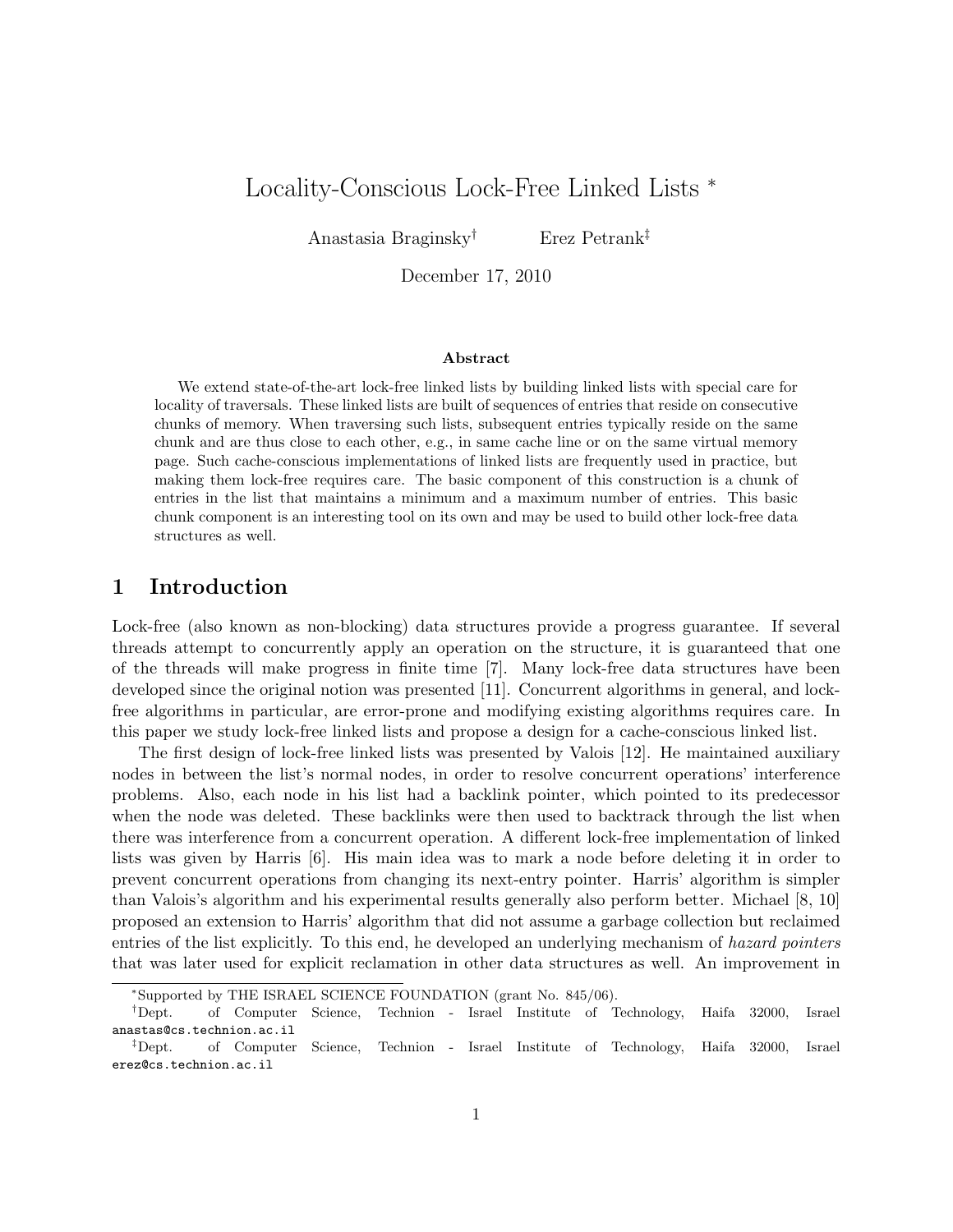complexity was achieved by Fomitchev and Rupert [3]. They use a smart retreat upon CAS failure, rather than the standard restart from scratch.

In this paper we further extend Michael's design to allow cache-conscious linked lists. Our implementation partitions the linked list into sub-lists that reside on consecutive areas in the memory, denoted chunks. Each chunk contains several consecutive list entries. For example, setting each chunk to be one virtual page, causes list traversals to form a page-oriented memory access pattern. This partition of the list into sub-lists, each residing on a small chunk of memory is often used in practice  $(e.g., [1, 5])$ , but there is no lock-free implementation for such a list. Breaking the list into chunks can be trivial if there is no restriction on the chunk size. In particular, if the size of each chunk can decrease to a single element, then clearly, each chunk can trivially reside in a single memory block, Michael's implementation will do, but no locality improvement will be obtained for list traversals. The sub-list's chunk that our design provides maintains upper and lower bounds on the number of elements it has. The upper bound simply follows from the size of the memory block on which the chunk is located, and a lower bound is provided by the user. If a chunk grows too much and cannot be held in a memory block, then it is *split* (in a lock-free manner) creating two chunks, each residing at a separate location. Conversely, if a chunk shrinks below the lower bound, then it is merged (in a lock-free manner) with the previous chunk in the list. In order for the split to create acceptable chunks, it is required that the lower bound (on the number of objects in a chunk) does not exceed half of the maximum number of entries in the chunk. Otherwise, a split would create two chunks that violate the lower bound.

A natural optimization of search for such a list is to quickly jump to the next chunk (without traversing all its entries), if the desired key is not within the key-range of this chunk. This gives us additional performance improvement since the search progress is done in skips, where the size of each skip is at least the chunk's minimal boundary. Furthermore the retreat upon CAS failure, in the majority of the cases is done by returning to beginning of the chunk, rather than the standard restart from the beginning of the list.

To summarize, the contribution of this paper is the presentation of a lock-free linked list, based on single word CAS commands, were the keys are unique and ordered. The algorithm does not assume a assume no lock-free garbage collector. The list design is locality conscious. The design poses a restriction on the keys and data length. For 64bit architecture the key is limited to 31 bit, and the data is limited to 32 bit.

**Organization.** In Section 2 we specify the underlying structure we use to implement the chunked linked list. In Section 3 we introduce the freeze mechanism that will serve the split and join operations. In Section 4 we provide the implementation of the linked list functions. A closer look at the freezing mechanism details appear in Section 5 and we conclude in Section 6. The full details of the freezing mechanism are presented in Appendix A. Appendices B, C, and D provide the full implementations of the operations on the list that did not fit into the main body of the paper. In Appendix E we specify the linearization points for the linked list operations, and in Appendix F we explain the design considerations and provide some intuition about the correctness of the algorithm.

## 2 Preliminaries and Data Structure

A linked list is a data structure that consists of a sequence of data records. Each data record contains a key by which the linked list is ordered. We denote each data record an entry. We think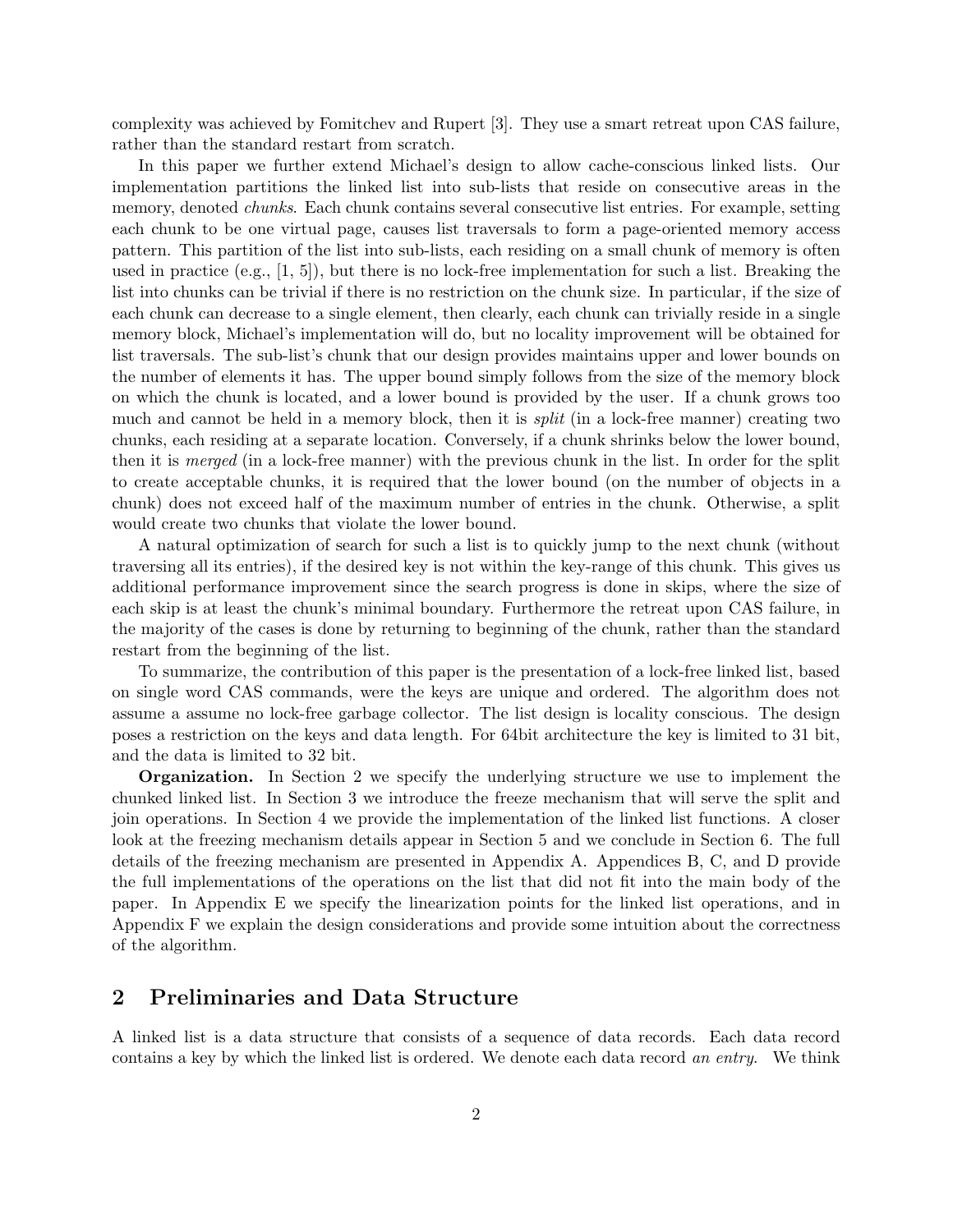

Figure 1: The entry structure.

of the linked list as representing a set of keys, each associated with a data part. Following previous work [2, 4, 6], a key cannot appear twice in the list. Thus, an attempt to insert a key that exists in the list fails. Each entry holds the key and data associated with it. Generally, this data is a pointer, or a mapping from the key to a larger piece of data associated with it. Next, we present the underlying data structure employed in the construction. We assume a 64-bit platform in this description. A 32-bit implementation can easily be derived, by either cutting each field in half, or by keeping the same structure, but using a wide compare-and-swap, which writes atomically to two consecutive words.

The structure of an entry A list entry consists of a key and a data fields, and the next pointer (pointing to next entry). These fields are arranged in two words, where the key and data reside in the first word and the next pointer in the second. Three more bits are embedded in these two words. First, we embed the delete bit in the least bit of the next pointer, following Harris [6]. The delete bit is set to mark the logical deletion of the entry. The freeze bits are new in this design. They take a bit from each of the entry's words and their purpose is to indicate that the entire chunk holding the entry is about to be retired. These three flags consume one bit of the key and two bits from the next pointer. Notice that the three LSBs of a pointer do not really hold information on a 64-bit architecture. The entry structure is depicted in Figure 1. In what follows, we refer to the first word as the keyData word, and the second word as the nextEntry word.

We further reserve one key value, denoted by  $\perp$  to signify that the entry is currently not allocated. This value is not allowed as a key in the data structure. As will be discussed in Section 4, an entry is available for allocation if its key is  $\perp$  and its other fields are zeroed.

The structure of a chunk The main support for locality stems from the fact that consecutive entries are kept on a chunk, so that traversals of the list demonstrate better locality. In order to keep a substantial number of entries on each chunk, the linked list makes sure that the number of entries in a chunk is always between the parameters min and max. The main part of a chunk is an array that holds the entries in a chunk and may hold up to max entries of the linked list. In addition, the chunk holds some fields that help manage the chunk. First, we keep one special entry that serves as a dummy header entry, whose next pointer points to the first entry in this chunk. The dummy header is not a must, but it simplifies the algorithm's code. To identify chunks that are too sparse, each chunk has a counter of the number of entries currently allocated in it. In the presence of concurrent mutations, this counter will not always be accurate, but it will always hold a lower bound on the number of allocated entries in the chunk. When an attempt is made to insert too many entries into a chunk, the chunk is split. When it becomes too small due to deletions, it is merged with a neighboring chunk. We require  $MAX > 2 \cdot MIN+1$ , since splitting a large chunk must create two well-formed new chunks. In practice max will be substantially larger than 2·min to avoid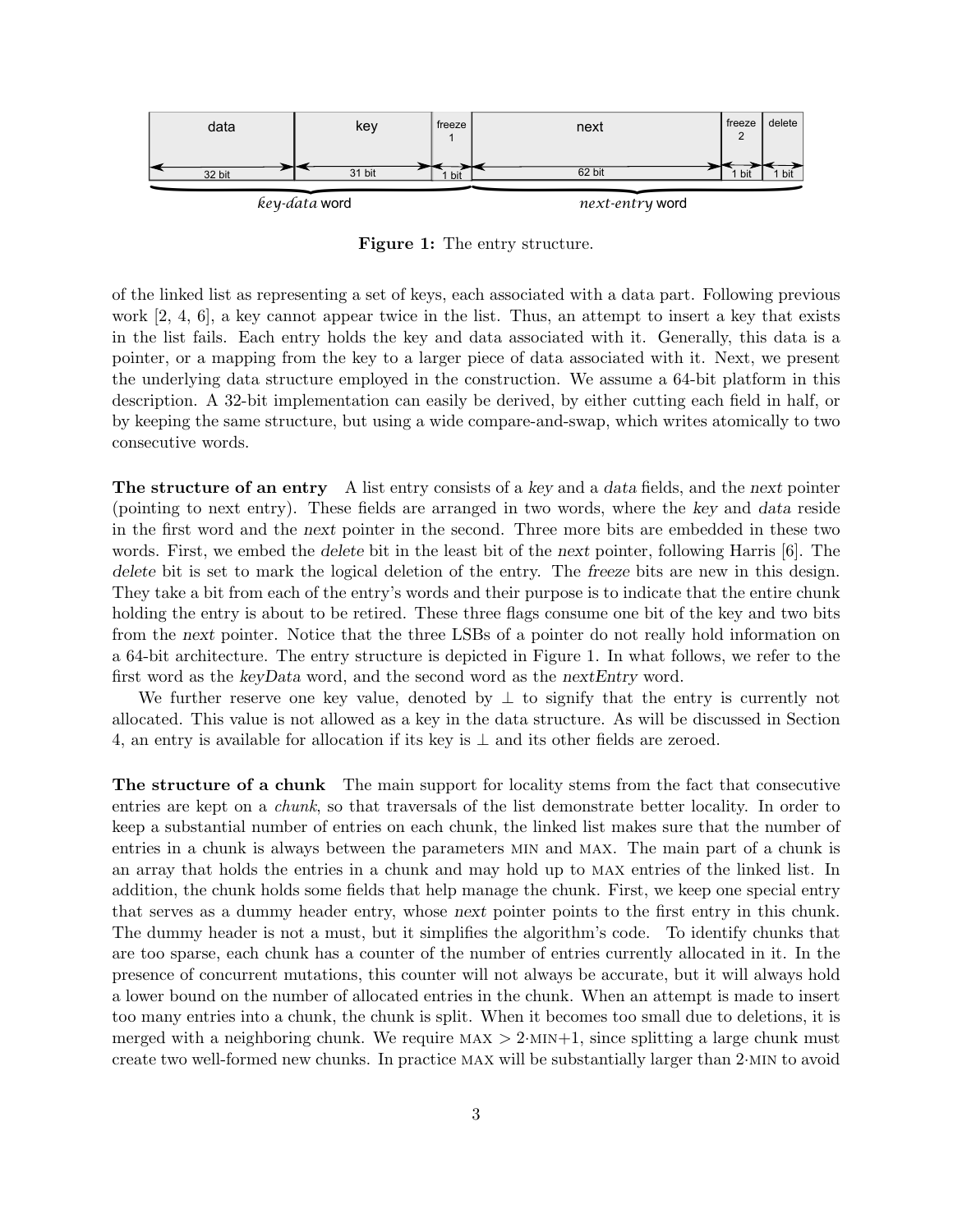

Figure 2: The chunk structure.

frequent splits and merges. Additional fields (new, mergeBuddy and freezeState) are needed for running the splits and the merges and are discussed in Section 5. The chunk structure is depicted in Figure 2.

The structure of entire list The entire list consists of a list of chunks. Initially we have a head pointer pointing to an empty first chunk. We let the first chunk's min boundary be set to 0, to allow small lists. The list grows and shrinks due to the splitting and merging of the chunks. Every chunk has a pointer nextChunk to the next chunk, or to NULL if it is the last chunk of the list. The keys of the entries in the chunks never overlap, i.e., each chunk contains a consecutive subset of keys in the set, and a pointer to the next chunk, containing the next subset (with strictly higher keys) in the set. The entire list structure is depicted in Figure 3. We set the first key in a chunk as its lowest possible key. Any smaller key is inserted in the previous chunk (except for the first chunk that can also get keys smaller than its first one.)

Hazard pointers Whole chunks and entries inside a chunk are reclaimed manually. Note that garbage collectors do not typically reclaim entries inside an array. To allow safe (and lock-free) reclamation of entries manually, we employ Michael's hazard pointers methodology [8, 10]. While a thread is processing an entry - and a concurrent reclamation of this entry can foil its actions - the thread registers the location of this entry in a special pointer called a hazard pointer. Reclamation of entries that have hazard pointers referencing them is avoided. Following Michael's list implementation [10], each thread has two hazard pointers, denoted  $hp0$  and  $hp1$  that aid the processing of entries in a chunk. We further add four more hazard pointers  $hp2$ ,  $hp3$ ,  $hp4$ , and  $hp5$ , to handle the operations of the chunk list. Each thread only updates its own hazard pointers, though it can read the other threads' hazard pointers.

## 3 Using a Freeze to Retire a Chunk

In order to maintain the minimum and maximum number of entries in a chunk, we devised a mechanism for *splitting* dense chunks, and for *merging* a sparse chunk with its predecessor. The main idea in the design of the *split* and *merge* lock-free mechanisms is the *freezing* of chunks. When a chunk needs to be split or merged, it is first frozen. No insertions or deletions can be executed on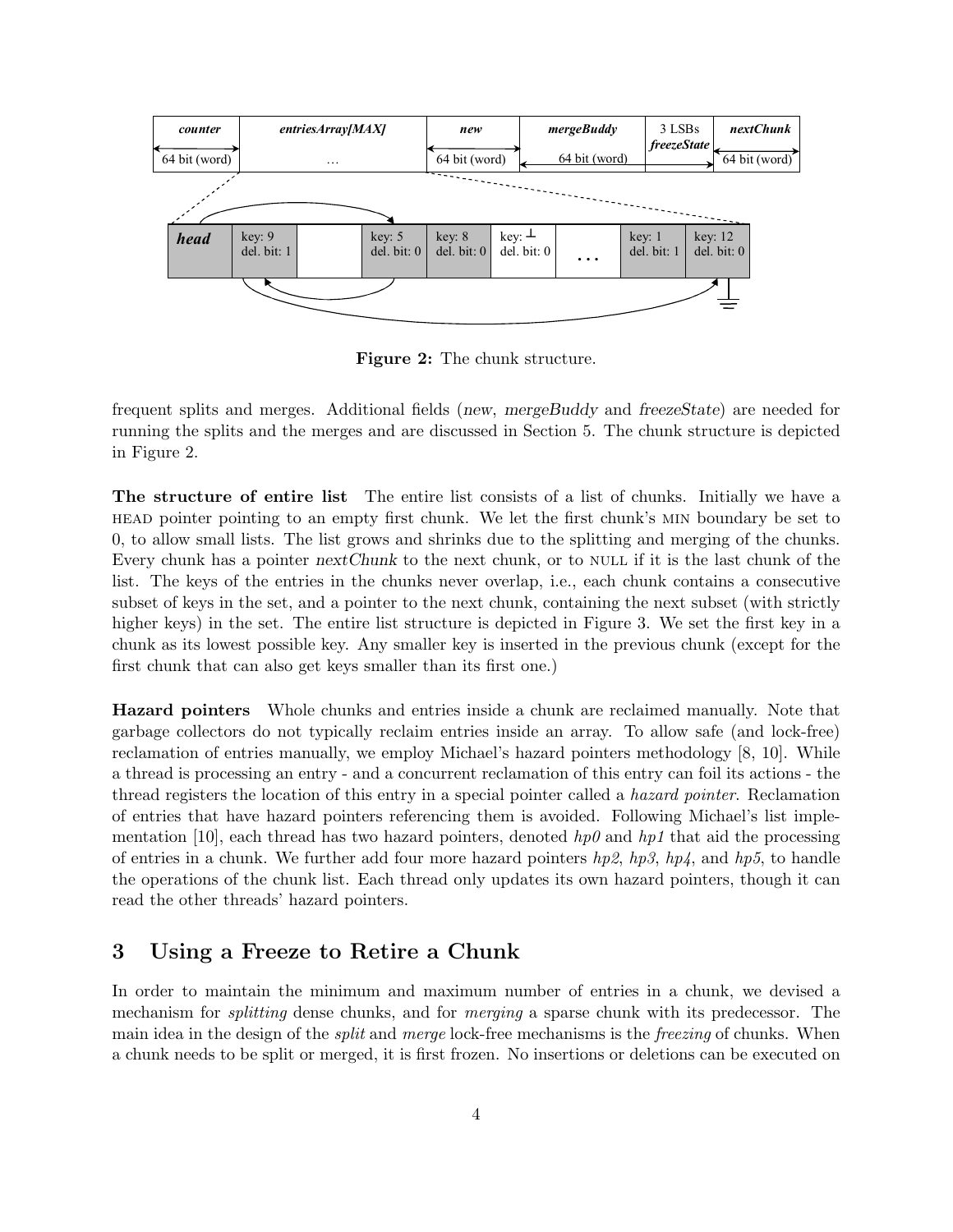

Figure 3: The list structure.

a frozen chunk. To split a frozen chunk, two new chunks are created and the entries of the frozen chunk are copied into them. To merge a frozen chunk with a neighbor, the neighbor is first frozen, and then one or two new chunks are allocated and the relevant entries from the two merging chunks are copied into them. Details of the freezing mechanism appear in Section 5. We now review this mechanism in order to allow the presentation of the list operations.

The freezing of a chunk comprises three phases:

Initiate Freeze: When a thread decides a chunk should be frozen, it starts setting the freeze bits in all its entries one by one. During the time it takes to set all these bits, other threads may still modify the entries not yet marked as frozen. During this phase, only part of the chunk is marked as frozen, but this freezing procedure cannot be reversed, and frozen entries cannot be reused.

Stabilizing: Once all entries in a chunk are frozen, allocations and deletions can no longer be executed. At this point, we link the non-deleted entries into a list. This includes entries that were allocated, but not yet connected to the list. All entries that are marked as deleted are disconnected from the list.

Recovery: The number of entries in the stabilized list is counted and a decision is made whether to split this chunk or merge it with a neighbor. Sometimes, due to changes that happen during the first phase, the frozen chunk becomes a good one that does not require a split or a join. Nevertheless, the retired chunk is never resurrected. We always allocate a new chunk to replace it and copy the appropriate values to the new chunk. Whatever action is decided upon (split, join, or copy chunk) must be carried through.

Any thread that fails to insert or delete a key due to the progress of a freeze, joins in helping the freezing of the chunk. However, threads that perform a search, continue to search in frozen chunks with no interference.

## 4 The List Operations: Search, Insert and Delete

We now turn to describe the basic linked list operations. The high-level code for an insertion, deletion, or search of a key is very simple and is presented in the Algorithm 1. We need to find the appropriate chunk associated with the appropriate range of keys and then invoke the relevant method on the returned chunk. Finally, we need to release the hazard pointers set by the FindChunk method to allow future reclamation. The main challenge is in the work inside the chunk and the handling of the freeze process, on which we elaborate below. More details on handling the higher level chunks list appears in Appendix C.

Turning to the operations inside the chunks, the delete and search methods are close to the previous design [10], except for the special treatment of the chunk bounds and the freeze status.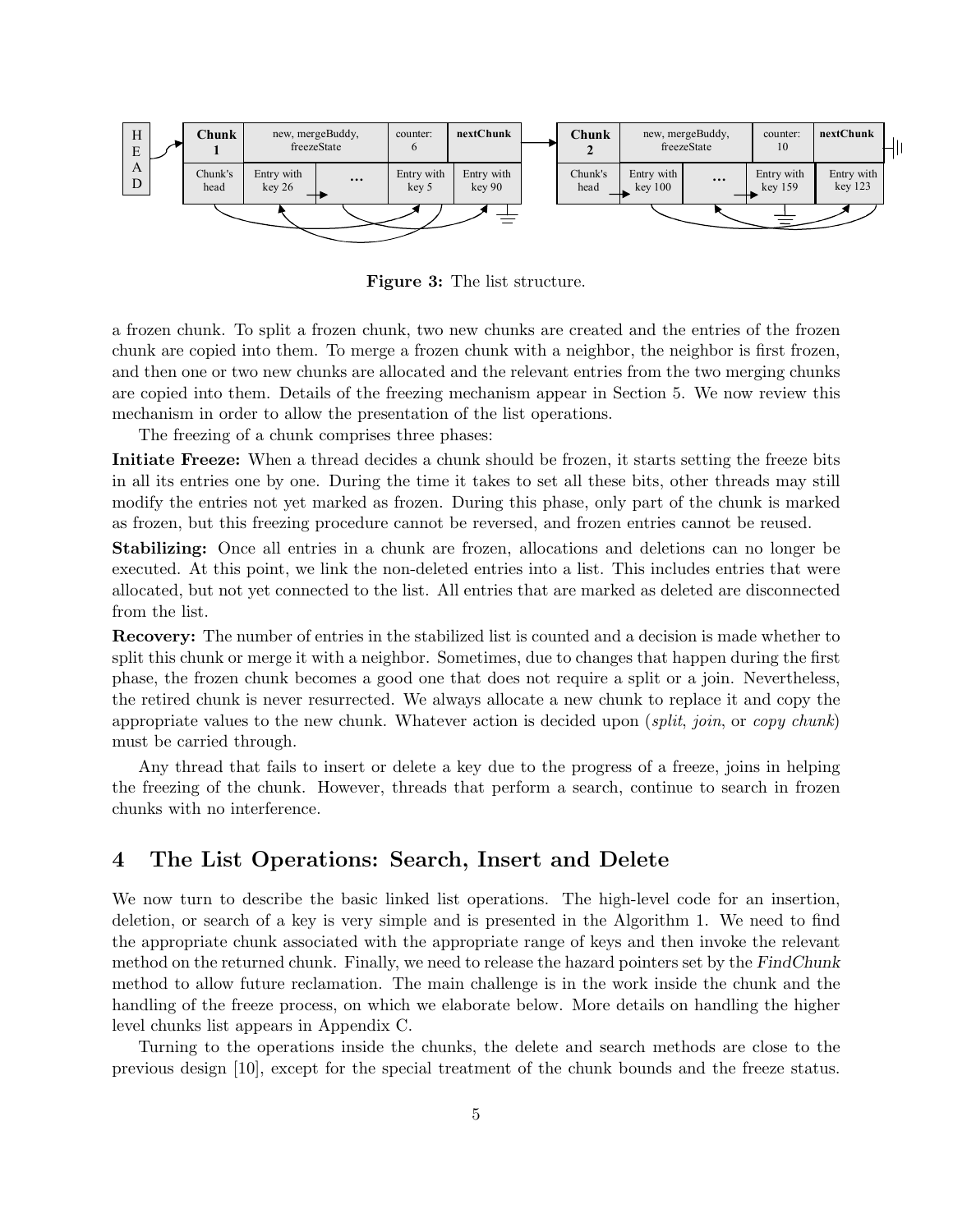Algorithm 1 Search, Insert, and Delete – High Level Methods. (a) BOOL Search (key, \*data) { 1: chunk<sup>\*</sup> chunk = FindChunk(key); 2:  $result = SearchInChunk(chunk, key, data);$ 3:  $hp5 = hp4 = hp3 = hp2 = NULL; return result;$ } (b) BOOL Insert (key, data) { 1: chunk<sup>\*</sup> chunk = FindChunk(key); 2:  $result = InsertToChunk(chunk, key, data);$ 3:  $hp5 = hp4 = hp3 = hp2 = NULL$ ; return result; } (c) BOOL Delete (key, data) { 1: chunk<sup>\*</sup> chunk = FindChunk(key); 2:  $result = DeletelnChunk(chunk, key);$ 3:  $hp5 = hp4 = hp3 = hp2 = NULL$ ; return result; }

However, the insert method is quite different, because it must allocate an entry in a shared memory (on the chunk), whereas previously, it was assumed that the insert allocates a local space for a new entry and privately prepares it for insertion in the list.

For the purpose of handling the entries list in the chunk, we maintain five variables that are global and appear in all the code below. These variables are global for each thread's code, but are not shared between threads, and all of them follow Michael's design [10]. The first three per-thread shared variables are (entry\*\* prev), (entry\* cur), and (entry\* next). The other two are the two pointers (entry\*\* hp0) and (entry\*\* hp1) that point to the two hazard pointers of the thread. All other variables are local to the method that mentioned them.

#### 4.1 The insert operation

The InsertToChunk method inserts a key with its associated data into a chunk. It first attempts to find an available entry and allocate it with the given key. If no available entry exists, a split is executed and the operation is retried. If an entry is obtained, the InsertEntry method is invoked to insert the entry into the list. The insertion will fail if the key already exists in the chunk. In this case InsertToChunk clears the entry to free it for future allocations.

The InsertToChunk code is presented in Algorithm 2. It starts by an attempt to find an available entry for allocation. A failure occurs when all entries are in use and in this case a freeze is initiated. The Freeze method gets the key and data as an input, and also an input indicating that it is invoked by an insertion operation. This allows the Freeze method to try to insert the key to the newly created chunk. When successful, it returns a NULL pointer to indicate the completion of the insertion. It also sets a local variable result to indicate whether the completed insertion actually inserted the key or it completed by finding that the key already existed in the list (which is also a legitimate completion of the insertion operation). If the insertion is not completed by the Freeze method, then it returns a pointer to the chunk on which the insertion should be retried.

Connecting the entry to the list is done by InsertEntry. If the entry gets allocated and linked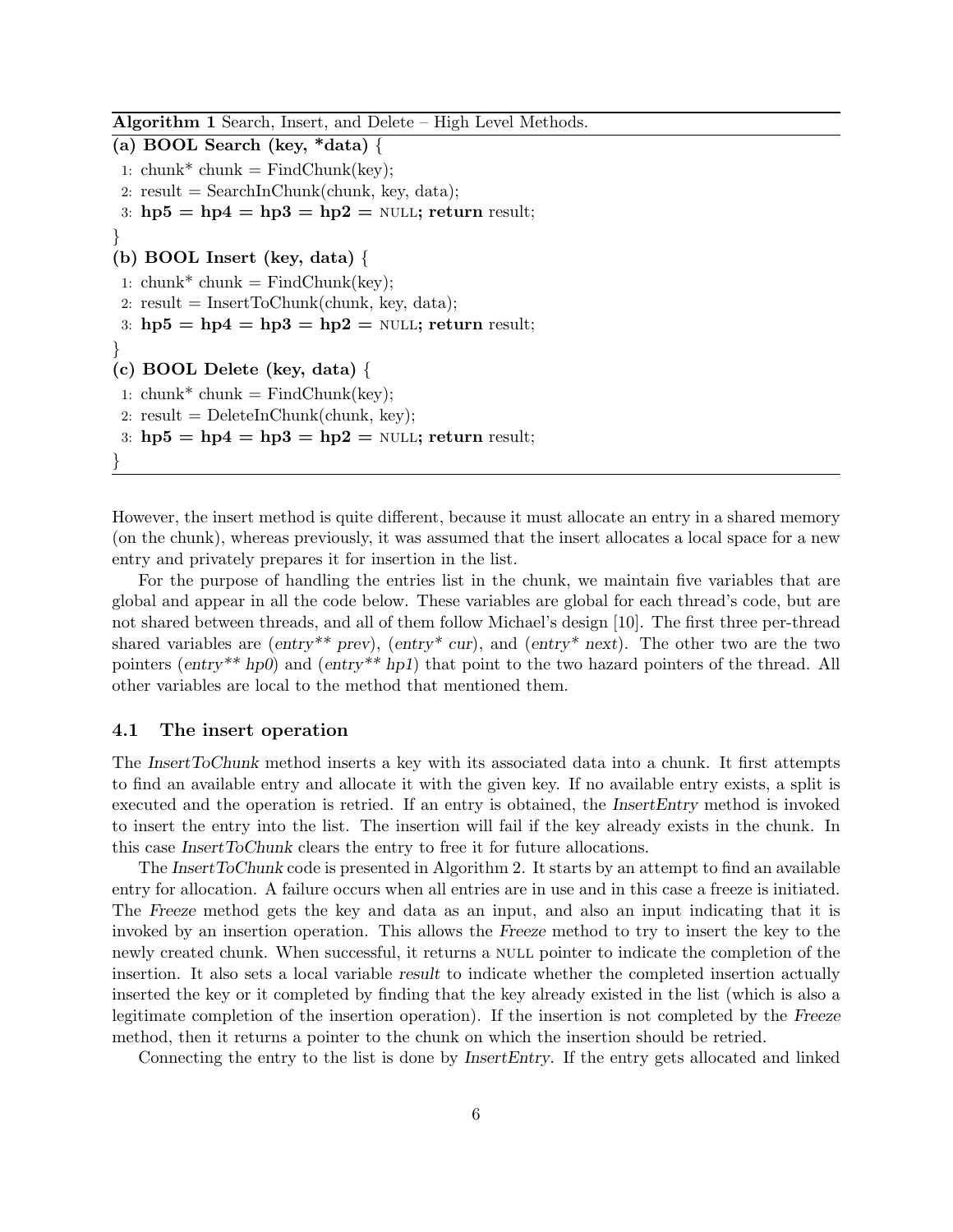Algorithm 2 Insert a key and its associated data into a chunk Bool InsertToChunk (chunk\* chunk, key, data) { 1: current = AllocateEntry(chunk, key, data); // Find an available entry 2: while ( current  $=$  NULL ) {  $\frac{1}{2}$  // No available entry. Freeze and try again 3: chunk =  $Freeze(chunk, key, data, INSENT, & result);$ 4: if ( chunk  $=$   $\text{NULL}$  ) return result;  $//$  Freeze completed the insertion. 5: current = AllocateEntry(chunk, key, data);  $//$  Otherwise, retry allocation 6: } 7:  $returnCode = InsertEntry(chunk, current, key);$ 8: switch ( returnCode ) { 9: case SUCCESS\_THIS: 10: IncCount(chunk); result = TRUE; break;  $//$  Increments the entries' counter in the chunk 11: case success other: // Entry was inserted by other thread due to help in freeze 12: result =  $TRUE$ ; break; 13: case EXISTED:  $// This key exists in the list. Reclaim entry$ 14: **if** ( ClearEntry(chunk, current) ) // Attempt to clear the entry 15:  $result = FALSE;$ 16: else  $\frac{1}{2}$  Failure to clear the entry implies that a freeze thread 17: result = TRUE;  $\frac{17}{2}$  result = TRUE; 18: break; 19: } // end of switch 20:  $*$ hp0 =  $*$ hp1 = NULL return result; // Clear all hazard pointers and return }

to the list, then the chunk counter is incremented only by the thread that linked the entry itself. If the key already existed in the list, then ClearEntry attempts to clear the entry for future reuse. However, a rare scenario may foil clearing of the entry. This happens when the other occurrence of the key (which existed previously in the list) gets deleted before our entry gets cleared. Furthermore, a freeze occurs, in which the semi-allocated entry gets linked by other threads into the new chunk's list. At this point, clearing this entry is avoided, and *ClearEntry* returns FALSE. In such a scenario, clearing the entry fails and the insert operation succeeds.

At the end of InsertToChunk, all hazard pointers are cleared and we return with a code specifying if the insert was successful, or the key previously existed in the list.

The allocation of an available entry is executed using the AllocateEntry method, depicted in Algorithm 3. An available entry contains  $\perp$  as a key and zeros otherwise. An available entry is allocated by assigning the key and data values in the keyData word in a single atomic compareand-swap (CAS) that assumes this word has the  $\perp$  symbol and zeros in it. An entry whose keyData has the freeze bit set cannot be allocated as it is not properly zeroed. Note also that once an entry is allocated, all the information required for linking it to the list is available to all threads. Thus, if a freeze starts, then all threads may create a stabilized list of the allocated entries in a chunk. The AllocateEntry method searches for an available entry. If no free entry can be found, NULL is returned.

Next, comes the InsertEntry method, which takes an allocated entry and attempts to link it to the linked list. The InsertEntry code is presented in Algorithm 4. The input parameter entry is a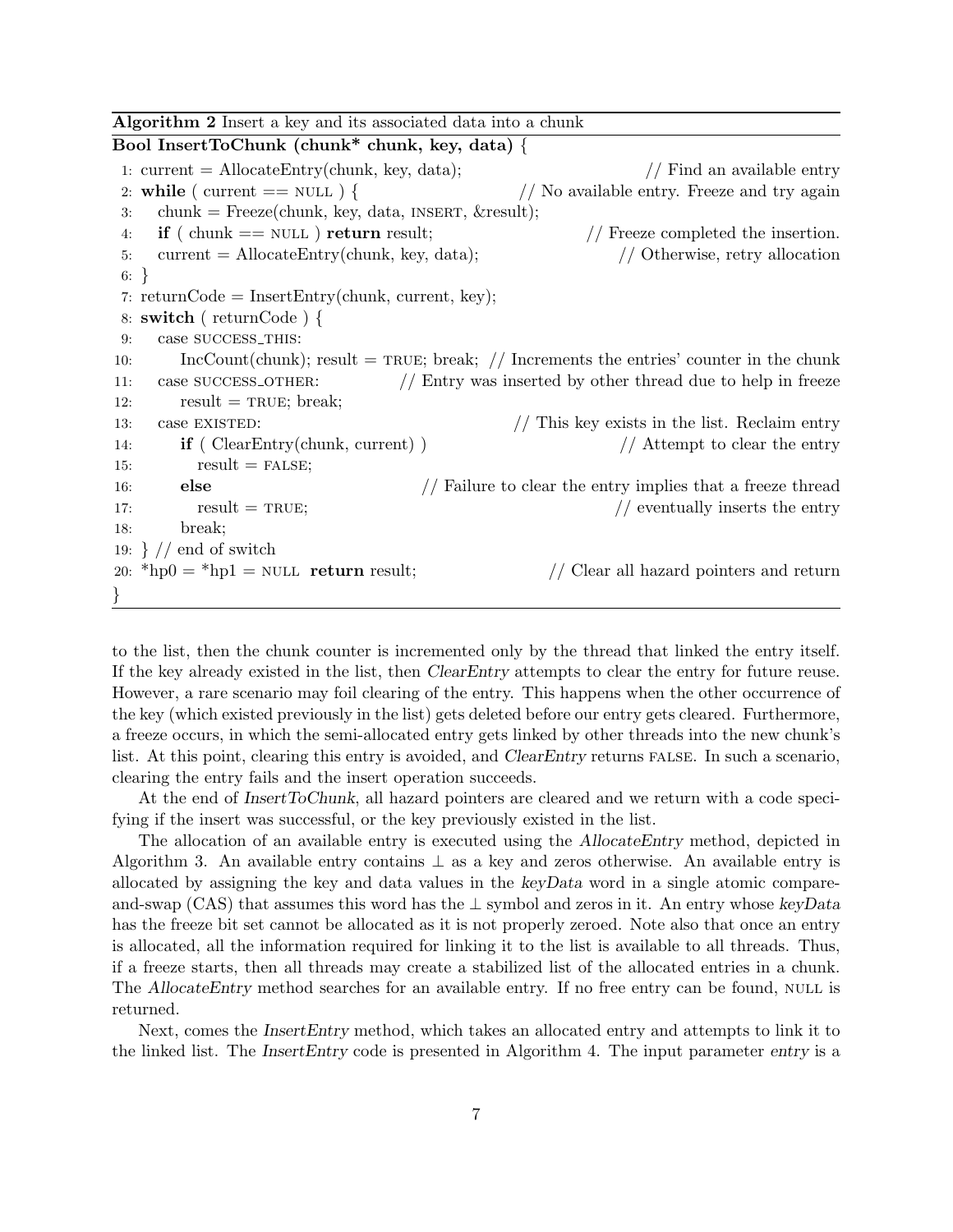Algorithm 3 Entry allocation

entry\* AllocateEntry(chunk\* chunk, key, data) { 1: keyData = combine(key, data);  $//$  Combine into the structure of a keyData word 2: expecEnt = combine( $\perp$ , 0); 3: **foreach** entry e // Traverse entries in chunk 4: **if** ( $e \rightarrow \text{keyData} == \text{expectEnt}$ ) 5: if (  $CAS(\&e\rightarrow\text{keyData})$ , expecEnt, keyData) ) return e; // Atomically try to allocate 6: **return** NULL;  $\frac{1}{2}$  (1)  $\frac{1}{2}$  (1)  $\frac{1}{2}$  (1)  $\frac{1}{2}$  (1)  $\frac{1}{2}$  (1)  $\frac{1}{2}$  (1)  $\frac{1}{2}$  (1)  $\frac{1}{2}$  (1)  $\frac{1}{2}$  (1)  $\frac{1}{2}$  (1)  $\frac{1}{2}$  (1)  $\frac{1}{2}$  (1)  $\frac{1}{2}$  (1)  $\frac{1}{2}$  (1)  $\frac{1}{2}$ }

#### Algorithm 4 Connecting an allocated entry into the list

| returnCode InsertEntry (chunk* chunk, entry* entry, key) { |                                                                                                          |                                 |  |  |
|------------------------------------------------------------|----------------------------------------------------------------------------------------------------------|---------------------------------|--|--|
|                                                            | 1: while $(\text{TRUE})$ {                                                                               |                                 |  |  |
| 2:                                                         | $savedNext = entry \rightarrow next;$                                                                    |                                 |  |  |
| 3:                                                         | // Find insert location and pointers to previous and current entries                                     |                                 |  |  |
| 4:                                                         | <b>if</b> (Find(chunk, key)) $\frac{1}{2}$ This key existed in the list, cur is global initiated by Find |                                 |  |  |
| 5:                                                         | if ( $entry == cur$ ) return SUCCESS_OTHER; else return EXISTED;                                         |                                 |  |  |
| 6:                                                         | // If neighborhood is frozen, keep it frozen                                                             |                                 |  |  |
| 7:                                                         | $if$ ( $isFrozen(savedNext)$ ) mark $Frozen(cur);$                                                       | // cur will replace saved Next  |  |  |
| 8:                                                         | if (isFrozen(cur)) markFrozen(entry);                                                                    | $//$ entry will replace cur     |  |  |
| 9:                                                         | // Attempt linking into the list                                                                         |                                 |  |  |
| 10:                                                        | <b>if</b> ( $!CAS(\&(entry \rightarrow next), savedNext, cur)$ ) continue; // Attempt setting next field |                                 |  |  |
| 11:                                                        | <b>if</b> ( $!CAS$ )(prev, cur, entry) continue; // Attempt linking, prev is global initiated by Find    |                                 |  |  |
| 12:                                                        | return SUCCESS_THIS;                                                                                     | $//$ both CASes were successful |  |  |
| $13: \}$                                                   |                                                                                                          |                                 |  |  |
|                                                            |                                                                                                          |                                 |  |  |

pointer to an entry that should be inserted. It is already allocated and initiated with key and data.

Before searching for the location to which to connect this entry, we memorize this entry's next pointer. Normally, this should be a NULL, but in the presence of concurrent executions of InsertEntry (which may happen during a freeze), we must make sure later that the entry's next pointer was not modified before we atomically wrote it in Line 10. After saving the current next pointer, we search for the entry's location via the Find method. If the key already exists in the list, InsertEntry checks whether the returned entry is the same as the one it is trying to insert (by address comparison). The result determines the return code: either the key existed and we failed, or the key was inserted, but not by the current thread. (This can happen during a freeze when all threads attempt to stabilize the frozen list.) Otherwise, the key does not exist, and Find sets the global variable cur with a pointer to the entry that should follow our entry in the list, and the global variable prev with the pointer that should reference our entry. The Find method protects the entries referenced by prev and cur with the hazard pointers hp1 and hp0, respectively. There is no need to protect the newly allocated entry because it cannot be reclaimed by a different thread.

If any to-be-modified pointer is marked as frozen, we make sure that its replacement is marked as frozen well. An allocation of an entry can never occur on a frozen entry. However, once the allocation is successful, the new entry may freeze and still InsertEntry should connect it to the list.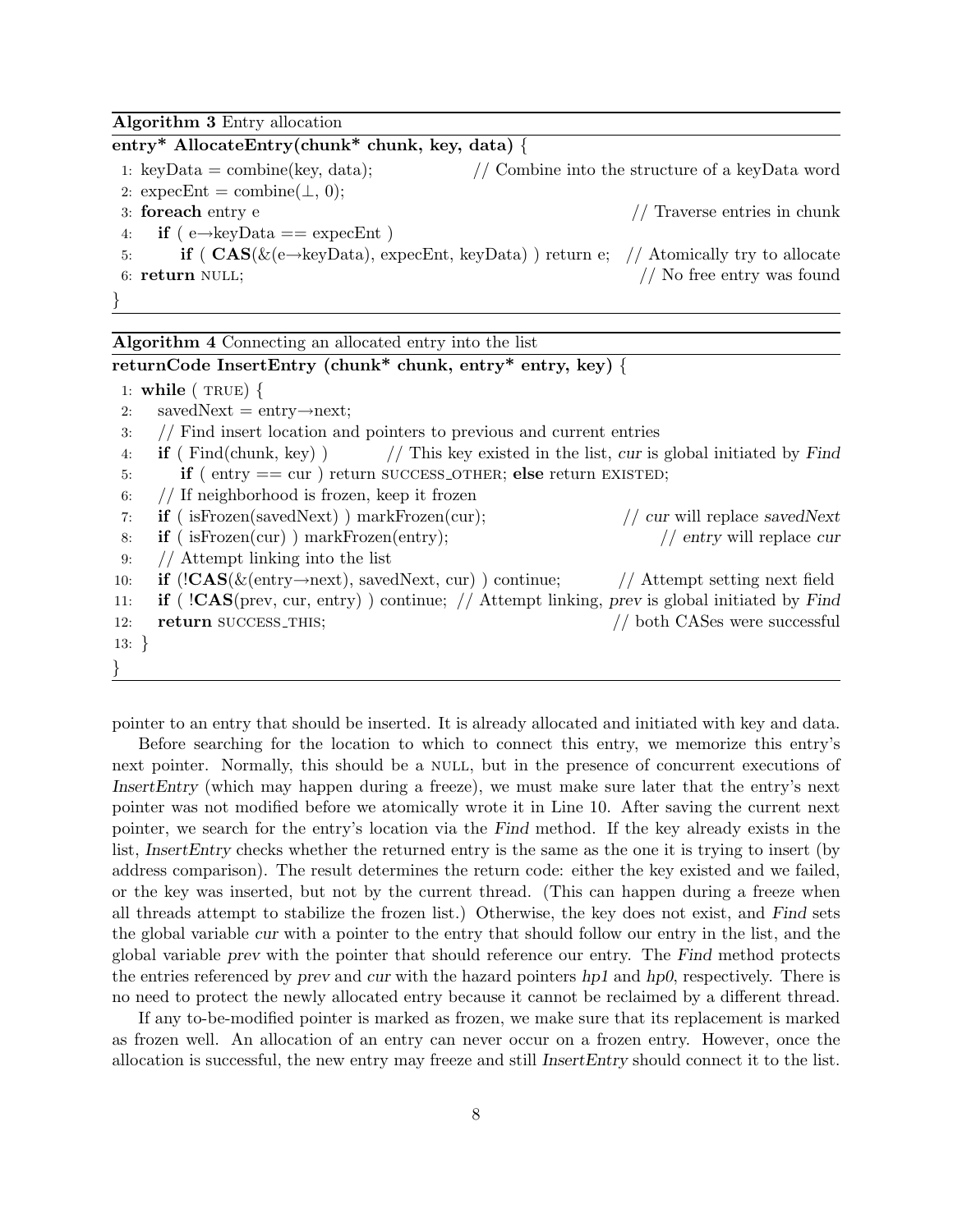Algorithm 5 The main freeze method.

```
chunk* Freeze(chunk* chunk, key, data, triggerType trigger, Bool* result)
{
 1: \text{CAS}(\&\text{chunk}\rightarrow\text{freezeState}), NO_FREEZE, INTERNAL_FREEZE);
 2: // At this point, the freeze state is either INTERNAL_FREEZE OF EXTERNAL_FREEZE
 3: MarkChunkFrozen(chunk);
 4: StabilizeChunk(chunk);
 5: if ( chunk\rightarrowfreezeState == EXTERNAL_FREEZE ) {
 6: // This chunk was in EXTERNAL_FREEZE before Line 1 executed. Find the master chunk.
 7: master = chunk\rightarrowmergeBuddy;
 8: // Fix the buddy's mergeBuddy pointer.9: masterOldBuddy = combine(NULL,INTERNAL_FREEZE);10: masterNewBuddy = combine(chunk, INTERNAL_FREEZE);
11: CAS(&(master→mergeBuddy), masterOldBuddy, masterNewBuddy);
12: return FreezeRecovery(chunk→mergeBuddy, key, data, merge, chunk, trigger, result);
13: }
14: \text{decision} = \text{FreezeDecision}(\text{chunk}); \frac{1}{\text{The freeze state}} is internal freeze
15: if ( decision == MERGE ) chunkMergePartner = FindMergeSlave(chunk);
16: return FreezeRecovery(chunk, key, data, decision, chunkMergePartner, trigger, result);
}
```
Finally, two CASs are used to link the entry to the list. Whenever a CAS fails, the insertion starts from scratch on same chunk.

#### 4.2 Delete and Search

The other two list operations, *delete* and *search*, are closer to previous work, but care is required for these operations to work well with the freezing mechanism and the merge procedure. For lack of space their description is relegated to Appendix B. The Find method, invoked by insertEntry, is also specified there.

### 5 The Freeze Procedure

We now provide more details about the freeze procedure. The full description is presented in Appendix A. The freezing process occurs when the number of entries in a chunk exceeds its boundaries. At this point, splitting or merging happens by copying the relevant keys (and data) into a newly allocated chunk (or chunks). This process comprises three phases: initiation, stabilization and recovery.

The code for the Freeze method is presented in Algorithm 5. The input parameters are the chunk that needs to be frozen, the key, the data, and the event that triggered the freeze: insert, DELETE, ENSLAVE (if the freeze was called to prepare the chunk for merge with a neighboring chunk), or none (if the freeze is called while clearing an entry). The freeze will attempt to execute the insertion, deletion, or enslaving and will return a NULL pointer when successful. It will also set an input boolean flag to indicate the return code of the relevant operation. When unsuccessful, it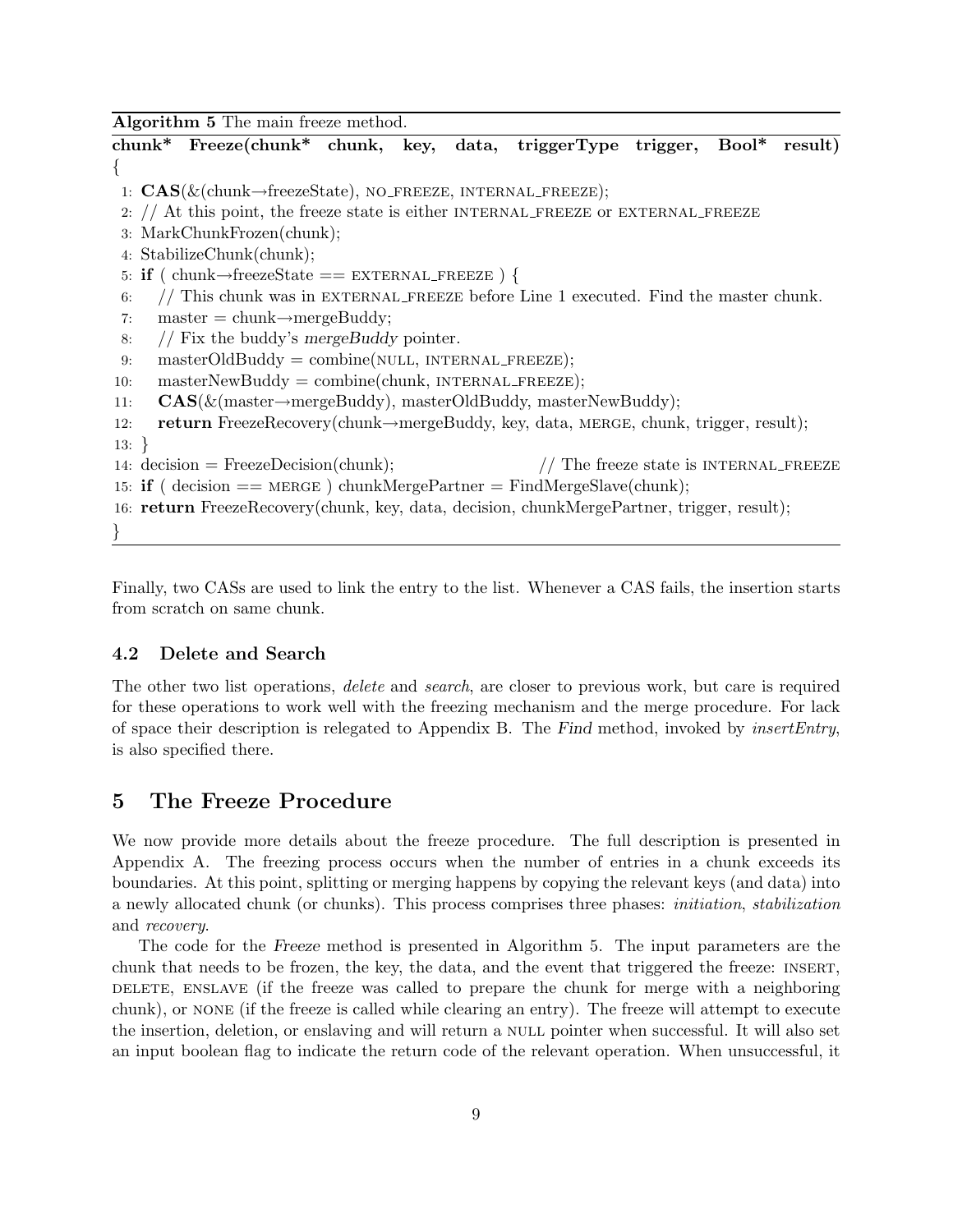will return a pointer to the new chunk on which the operation should be retried.

The Freeze method starts with an attempt to atomically change the freeze state from NO\_FREEZE to internal freeze. This freeze state of the chunk is normally no freeze and is switched to INTERNAL FREEZE when a freeze process of this chunk begins. But it can also be EXTERNAL FREEZE when a neighbor requested a freeze on this chunk to allow a merge between the two. Thus, an external freeze can start even when no size violation is detected in this chunk.

Whether or not the modification succeeds, we know that the freeze state can no longer be no freeze. It can be either internal freeze or external freeze. The Freeze method then calls MarkChunkFrozen to mark each entry in the chunk as frozen and StabilizeChunk to finish stabilizing the entries list in the chunk. At this point, the entries in the chunk cannot be modified anymore. Freeze then checks if the freeze is external or internal.

An external freeze can occur when a freeze is concurrently executed on the next chunk, and it has already enslaved the current chunk as its merge buddy. In this case, we cooperate with the joint freeze and joint recovery. When the state of the freeze is external, then the current chunk must have its mergeBuddy pointer already pointing to the chunk that initiated the merge, denoted the master chunk. To finish this freeze, we make sure that the master chunk has its merge buddy properly pointing back at the current chunk. The master chunk's mergeBuddy pointer must be either NULL or already pointing to the buddy we found. Thus it is enough to use one CAS command to verify that it is not null. Finally, we execute the recovery phase on the master chunk and return its output. We do not need to check the decision about the freeze of the buddy. It must be a merge.

If the freeze is internal, then we invoke FreezeDecision to see what should be done next (Line 14). If the decision is to merge, then we find the previous chunk and "enslave" it for a joint merge using the FindMergeSlave method (specified in Appendix A). Finally, the FreezeRecovery method is called to complete the freeze process. Next, we explain each of the stages. The full details including the pseudo-code appear in Appendix A.

Marking the chunk as frozen. The MarkChunkFrozen method simply goes over the entries one by one and marks each one as frozen. The setting of the freeze flags is atomic and it is retried repeatedly until successful. By the end of this process all entries (including the free ones) are marked as frozen.

Stabilizing the chunk. After all the entries in the chunk are marked as frozen, new entries cannot be allocated and existing entries cannot be marked as deleted. However, the frozen chunk may contain allocated entries that were not yet linked, and entries that were marked as deleted, but which have not yet been disconnected and reclaimed. The StabilizeChunk method disconnects all deleted entries and links all allocated ones. It uses the Find method to disconnect all entries that are marked as deleted. Such entries do not need to be reclaimed (when marked as frozen), but they should not be copied to the new chunk. Next, StabilizeChunk attempts to connect entries. It goes over all entries and searches for ones that are disconnected, but neither reclaimed nor deleted. Each such entry is linked to the list by invoking InsertEntry, which will only fail if the key already exists in a different entry in the chunk's list. In this case, this entry should indeed not be connected to the stabilized list.

Reaching a decision. After stabilizing the chunk, everything is frozen, the list is completely connected, and nothing changes in the chunk anymore. At this point, we need to decide whether or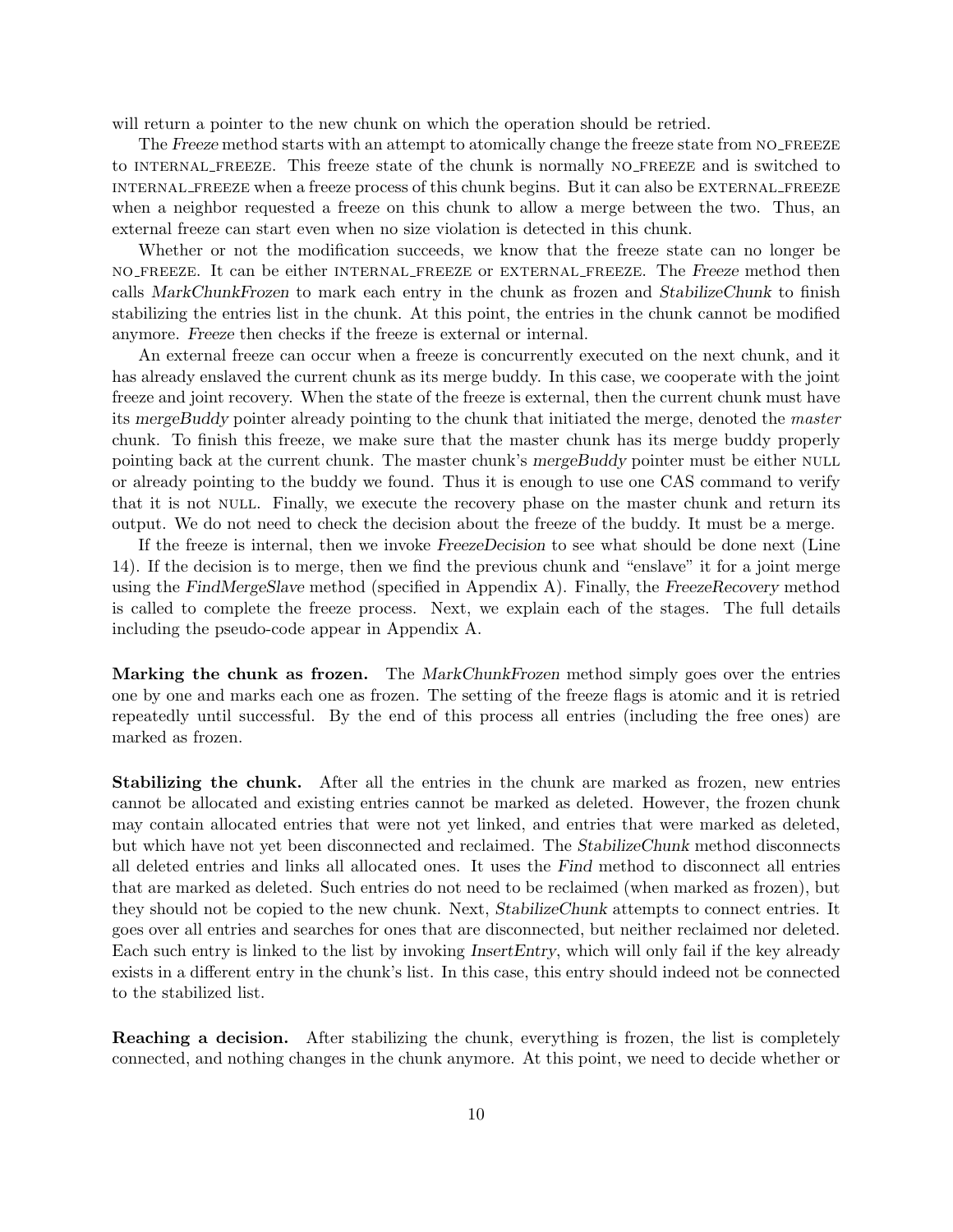not splitting or merging is required. To that end, a count is performed and a decision is made by comparison to min and max. It may happen that the resulting count is higher than min and lower than max, and then no operation is required. Nevertheless, the frozen chunk is never resurrected. Instead, we copy the chunk to a new chunk in the (upcoming) recovery stage.

Making the recovery. Once a decision is reached, a recovery starts. The recovery procedure allocates a chunk (or two) and copies the relevant information into the new chunk (or chunks). If a merge is involved, the previous chunk in the list is first frozen (under an external freeze) and both chunks bring entries for the merge. Several threads may perform the freeze procedure concurrently, but all of them will make the same recovery decision about the freeze, as the frozen stabilized chunk looks the same to all threads. A thread that performs the recovery creates a local chunk (or chunks) into which it copies the relevant entries. At this point all threads create the same new chunk (or chunks). But now, each thread performs the operation with which it initiated the freeze on the new chunks. It can be an insert, delete, or enslave. Performing the operation is easy because the new chunks are local to this thread and no race can occur. (Enslaving a chunk is simply done by modifying its freeze state from NO\_FREEZE to EXTERNAL\_FREEZE and registration of the merge buddy.) But the success of making the local operation visible in the data structure is determined by whether the thread succeeds in creating a link to its new chunks in the frozen chunk, as explained next.

After creating the new chunks locally and executing the original operation on them, there is an attempt to atomically insert the address of its local chunk into a dedicated pointer in the frozen chunk (new). When two chunks are created, the second one is locally linked to the first one by the nextChunk field. The nextChunk field of the last chunk points to  $NUL$  (different from  $NUL$ ). If the insertion is successful, then this thread has also completed the the operation it was performing (insert, delete, or enslave). If the insertion is unsuccessful, then this means that a different thread has already completed the installation of new chunks and this thread's local new chunks will not be used (i.e., can be reclaimed). In this case, the thread must try its operation again from scratch.

According to the number of (live) entries on the frozen chunk there are three ways to recover from the freeze.

**Case I:** MIN< count  $\lt$  MAX. In this case, the required action is to allocate a new chunk and copy all of the entries from the frozen chunk to the new chunk. Next we perform the insert, delete, or enslave operation on the local new chunk and attempt to link it to the frozen one.

**Case II:** count  $==$  MIN. In this case we need to merge the frozen chunk with its previous chunk. We assume that the previous chunk has already been frozen by an external freeze before the recovery is executed, and that the freeze states in both chunks are properly set so that no thread can interfere with the freeze process.

We start by checking the overall number of entries in these two chunks, to decide if the merged entries will fit into one or two chunks. We then allocate a second new chunk, if needed, and perform the (local) copy to the new chunk or chunks. When copying into two new chunks, we split the entries evenly, and return the smallest key in the second chunk as the *separating key*. As before, we perform the original operation that started the freeze and try to create a link from the old chunk to the new chunk or chunks.

**Case III:** count  $==$  MAX. In this case we need to split the old chunk into two new chunks. The basic operations of this case resemble those of the previous cases. We allocate two new chunks, perform the split locally, perform the original operation, and attempt to link the new chunks to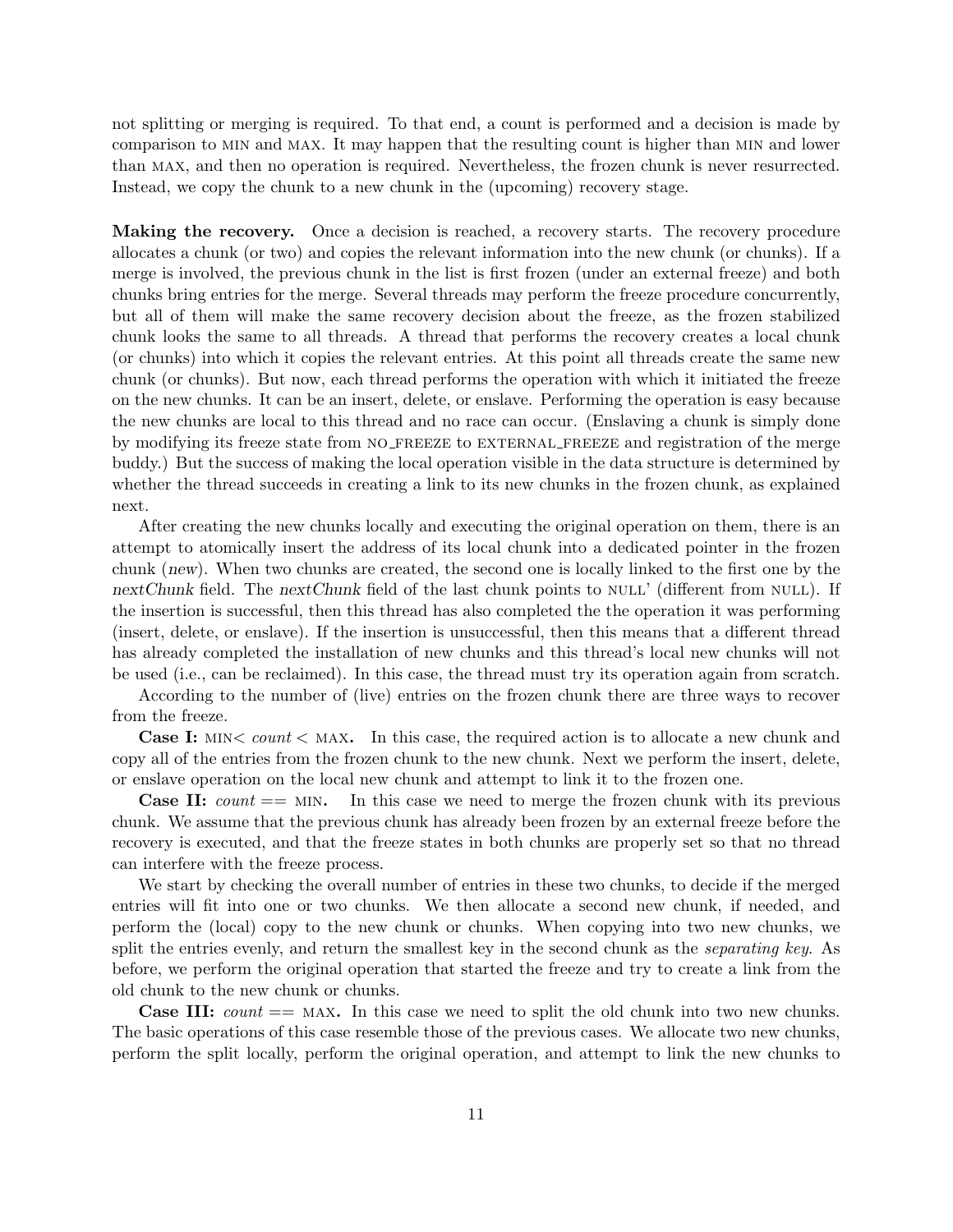the old one.

## 6 Conclusion

We have presented a chunking and freezing mechanisms that build a cache-conscious lock-free linked list. Our list consists of chunks, each containing consecutive list entries. Thus, a traversal of the list stays mostly within a chunk's boundary (a virtual page or a cache line), and therefore, the traversal enjoys a reduced number of page faults (or cache misses) compared to a traversal of randomly allocated nodes, each containing a single entry. Maintaining a linked list in chunks is often used in practice  $(e.g., [1, 5])$  but a lock-free implementation of a cache-conscious linked list has not been available heretofore. We believe that the building blocks of this list, i.e., the chunks and the freeze operation, can be used for building additional data structures, such as lock-free hash functions, and others.

## References

- [1] Unrolled Linked Lists, http://blogs.msdn.com/devdev/archive/2005/08/22/454887.aspx
- [2] D. Dechev., P. Pirkelbauer., B. Stroustrup. A Lock-Free Dynamically Resizable Array, OPODIS, 2006
- [3] M. Fomitchev, and E. Rupert. Lock-free linked lists and skip lists, In Proc. PODC, 2004.
- [4] K. Fraser., Practical lock-freedom, Technical Report UCAM-CL-TR-579, University of Cambridge, Computer Laboratory, Feb. 2004.
- [5] Frias, L., Petit, J., and Roura, S. 2009. Lists revisited: Cache-conscious STL lists. J. Exp. Algorithmics 14 (Dec. 2009), 3.5-3.27.
- [6] T.L. Harris., A pragmatic implementation of non-blocking linked-lists, In Proc. PODC, 2001.
- [7] M. Herlihy., *Wait-free synchronization*. TOPLAS, 1991.
- [8] M.M. Michael., High Performance Dynamic Lock-Free Hash Tables and List-Based Sets, In Proc. SPAA, 2002.
- [9] M. M. Michael., Safe memory reclamation for dynamic lock-free objects using atomic reads and writes, In Proc. PODC, 2002.
- [10] M. M. Michael., Hazard pointers: Safe memory reclamation for lock-free objects, TPDS, June 2004.
- [11] Maurice Herlihy and Nir Shavit, The art of multiprocessor programming, Morgan Kaufman 2008
- [12] J. D. Valois., Lock-free linked lists using compare-and-swap, In Proc. PODC, 1995.
- [13] R. K. Treiber., Systems programming: Coping with parallelism., Research report RJ 5118, IBM Almaden Research Center, 1986.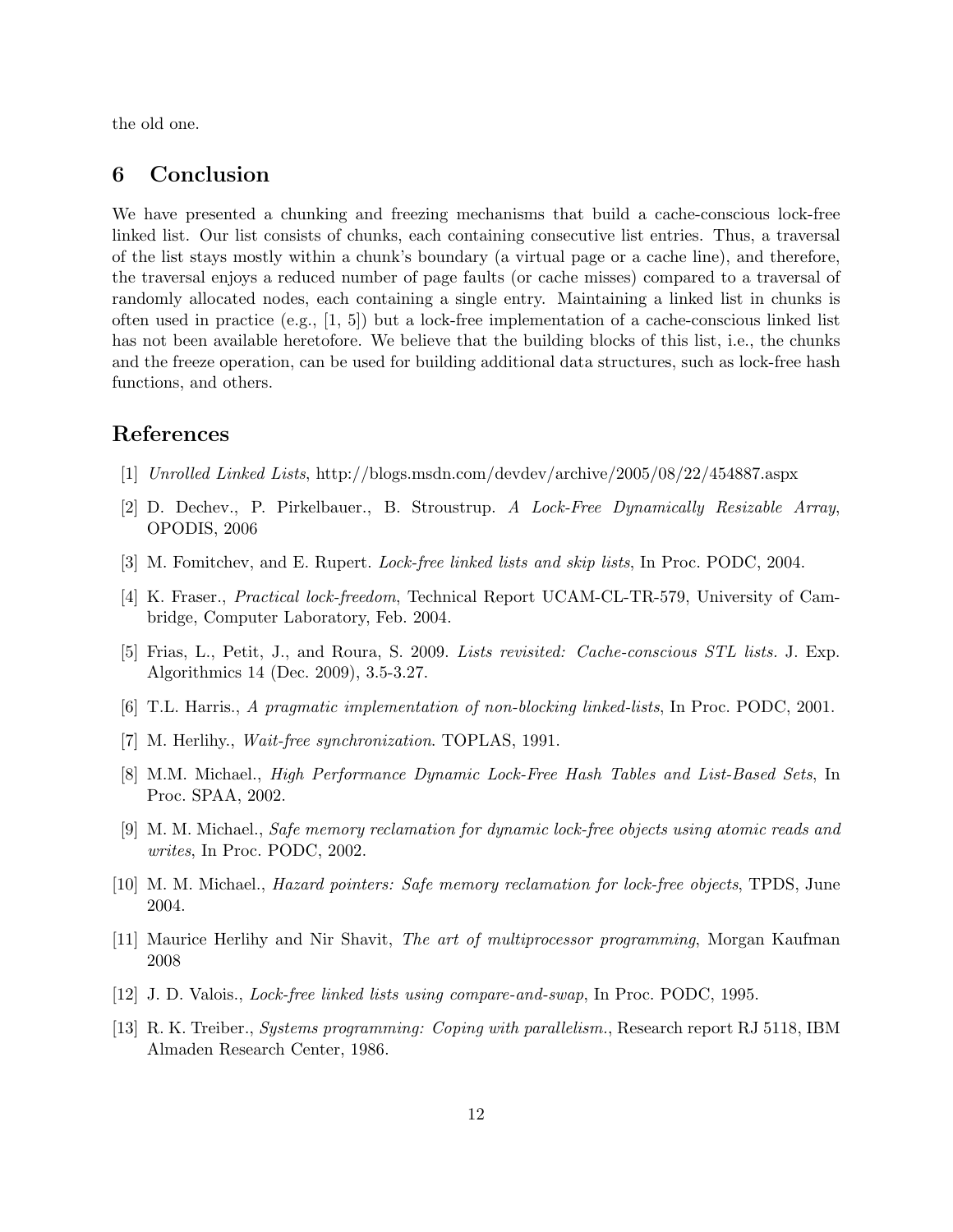```
Algorithm 6 Freezing all entries in a chunk
void MarkChunkFrozen(chunk* chunk) {
 1: foreach entry e \{2: savedWord = e \rightarrownext;
 3: while ( !isFrozen(savedWord) ) { // Loop till the next pointer is frozen
 4: CAS(\&(e \rightarrow next),\text{ savedWord},\text{markFrozen}(\text{savedWord}));
 5: savedWord = e→next; \frac{1}{2} / Reread from shared memory
 6: {}^{6:}7: savedWord = e \rightarrow \text{keyData};8: while ( !isFrozen(savedWord) ) { // Loop till the keyData word is frozen
 9: \mathbf{CAS}(\&\text{(e}\rightarrow\text{keyData}),\text{ savedWord},\text{markFrozen}(\text{savedWord}));
10: savedWord = e→keyData; \frac{10}{5} Reread from shared memory
11: }
12: \frac{1}{2} // end of foreach
13: return;
}
```
## A The Freeze Procedure

In this appendix we provide the entire freeze procedure. To save the reader from going back and forth between the main body of the paper and this appendix, we include everything here, repeating the explanations of Section 5 and adding all the pseudo-code and details.

The freezing process occurs when the number of entries in a chunk exceeds its boundaries. At this point, splitting or merging happens by copying the relevant keys (and data) into a newly allocated chunk (or chunks). This process comprises three phases: initiation, stabilization and recovery.

#### A.1 The initiation of a freeze

A thread will initiate a freeze when the min or max are exceeded or when there is an external request to freeze the current chunk in order for it to serve in a merge procedure with a neighbor. Once a freeze process has started, other threads may join and help the freeze since they need the resulting chunks to proceed in their activities. We distinguish between an external freeze (imposed upon a chunk by a sparse neighbor) and a regular freeze, using the freeze state field in the chunk. The main goal is to avoid the possibility that one thread plans to use this chunk for merging with a small neighbor, while another thread is splitting it because it is full. We let one type of freeze terminate before executing a different one.

A freeze starts by modifying the freeze state of a chunk from NO\_FREEZE to INTERNAL\_FREEZE or external freeze. The location of the freeze state field is in the three LSBs of the merge buddy pointer (see Figure 2). In the discussion below we assume we are dealing with an internal freeze. An external freeze is discussed separately in Section A.4.

After changing the chunk's state, the initiation invokes MarkChunkFrozen, which goes through the chunk's entries one by one and marks them as frozen by setting the freeze bit first on the nextEntry word and then on the keyData word. The setting of these flags is atomic and it is retried repeatedly until successful. By the end of this process all entries (including the free ones)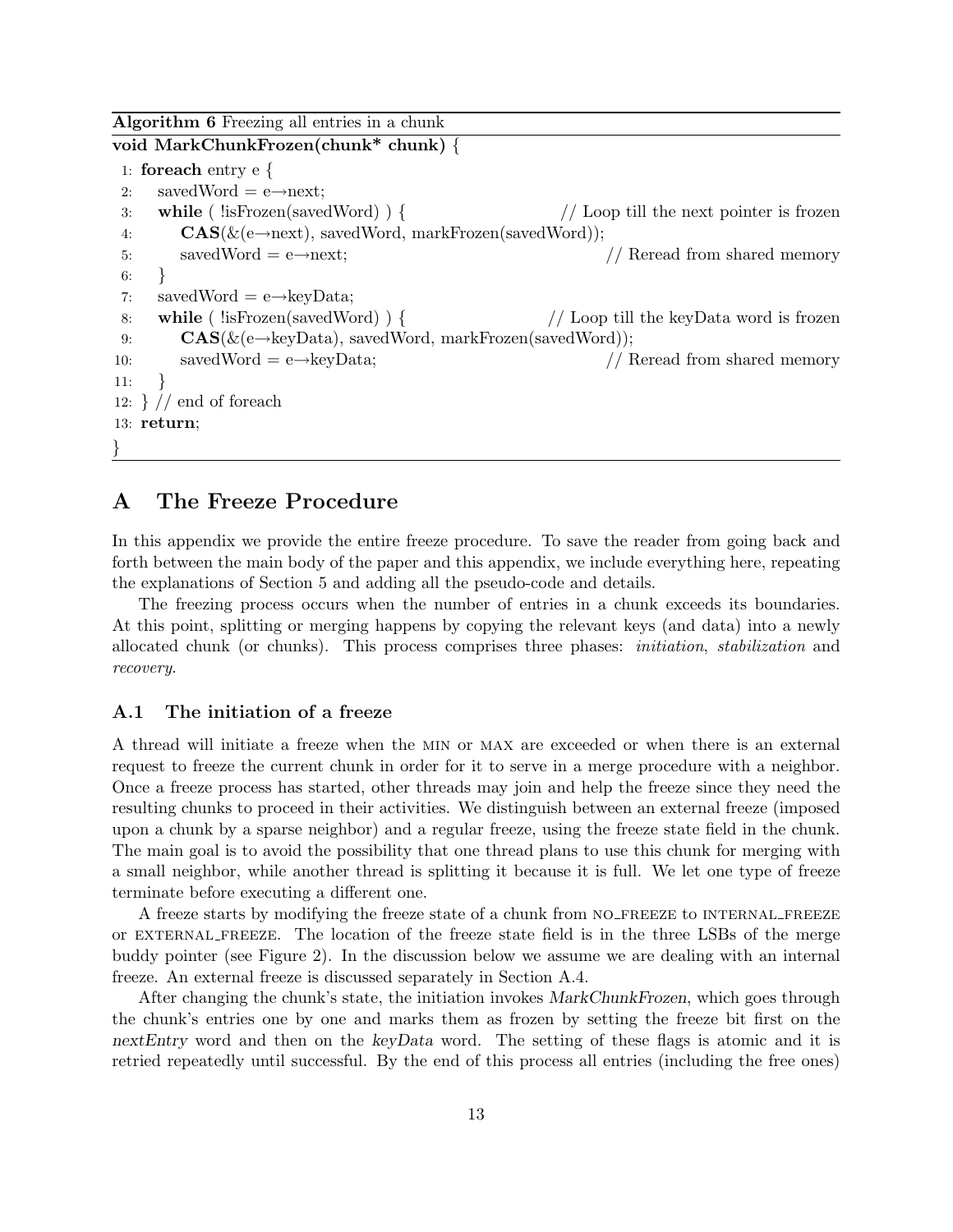Algorithm 7 Freeze stabilization. void StabilizeChunk(chunk\* chunk) { 1: maxKey =  $\infty$ ; 2: Find(chunk, maxKey);  $\frac{1}{2}$  / Implicitly remove deleted entries 3: **foreach** entry  $e \{$ 4: key =  $e \rightarrow \text{key}$ ; eNext =  $e \rightarrow \text{next}$ ; 5: **if** ( (key !=  $\perp$ ) && (!isDeleted(eNext)) ) // This entry is allocated and not deleted 6: **if** ( !Find(chunk, key) ) InsertEntry(chunk, e, key); // This key is not yet in the list 7: } // end of foreach 8: return; }

are marked as frozen. The freeze bit of the head entry is set last and at this point in time we consider the initiation phase to be completed. The pseudo code of MarkChunkFrozen is presented in Algorithm 6.

#### A.2 The stabilization phase

After all the entries in the chunk are marked as frozen, new entries cannot be allocated and existing entries cannot be marked as deleted. However, the frozen chunk may contain allocated entries that were not yet linked, and entries that were marked as deleted, but which have not yet been disconnected and reclaimed. The stabilization operation disconnects all deleted entries and links all allocated ones. The pseudo-code of the StabilizeChunk method appears in Algorithm 7. It starts by running Find on the maximal possible key value. This is done because the Find method (described in Appendix B.1) always disconnects all entries that are marked as deleted (even when frozen). Such entries do not need to be reclaimed (when marked as frozen), but they should not be copied to the new chunk. Next, StabilizeChunk attempts to connect entries. It goes over all entries and searches for ones that are disconnected, but neither reclaimed nor deleted. Each such entry is linked to the list by invoking InsertEntry, which will only fail if the key already exists in a different entry in the chunk's list. In this case, this entry should indeed not be connected to the stabilized list.

#### A.3 The decision and the recovery

After stabilizing the chunk, everything is frozen, the list is completely connected, and nothing changes in the chunk anymore. At this point, we need to decide whether or not splitting or merging is required. Recall that the decision to freeze is initiated in the presence of many concurrent updates. It is possible that one thread could not find an entry to allocate and initiated a freeze for the purpose of splitting the chunk, but many other threads deleted entries concurrently and when the chunk actually stabilized, there was no need to split. There may even be a need for a merge. Thus, we make the decision on which operation to execute only after the chunk has stabilized and cannot change anymore.

At this point, we count the number of entries in the frozen chunk, and decide if a split or a merge is required according to the count. If the resulting count equals min we run a merge, and if it equals max, we run a split (in the recovery phase). The resulting count can never exceed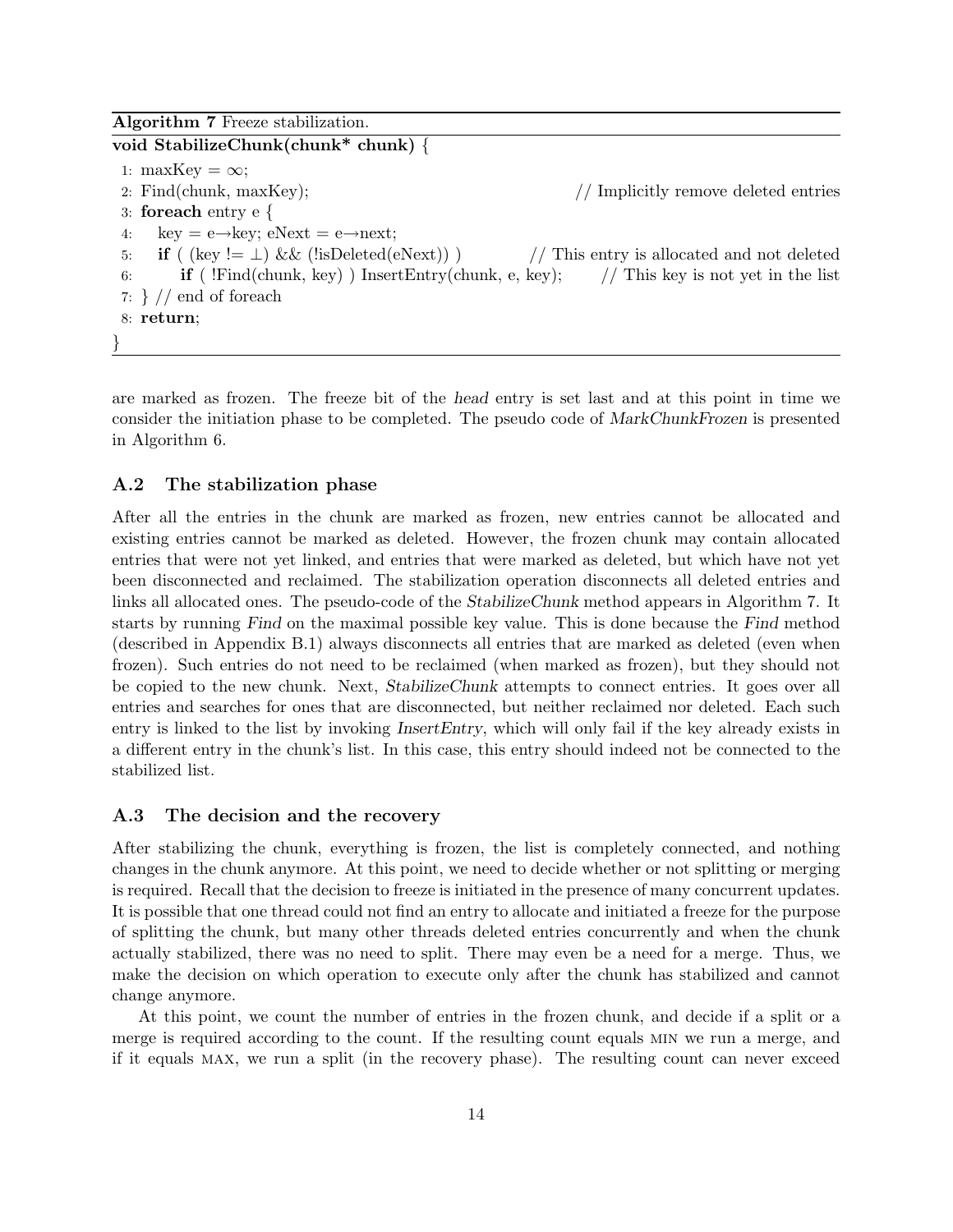| <b>Algorithm 8</b> Determining the freeze action.                                                      |  |  |  |
|--------------------------------------------------------------------------------------------------------|--|--|--|
| recovType FreezeDecision (chunk* chunk) $\{$                                                           |  |  |  |
| 1: $\text{entry}^*$ e = chunk $\rightarrow$ head $\rightarrow$ next; int cnt = 0;                      |  |  |  |
| 2. while (clearFrozen(e) != NULL ) { cnt++; $e = e \rightarrow$ next; } // Going over the chunk's list |  |  |  |
| 3: if ( cnt == MIN) return MERGE; if ( cnt == MAX) return SPLIT; return COPY;                          |  |  |  |
|                                                                                                        |  |  |  |

the bounds, because there is no space to allocate more than max entries in the chunk, and since the chunk counter that is maintained during the run holds a lower bound on the actual number of entries and can never reach a value below min. If the resulting count is higher than min and lower than max, then no operation is required. Nevertheless, the frozen chunk is never resurrected. Otherwise, correctness cannot be guaranteed when a long-sleeping thread wakes to find a chunk that was resurrected. Instead, we copy the chunk to a new chunk in the (upcoming) recovery stage.

The FreezeDecision method is presented in Algorithm 8. It computes the number of entries and returns the recovery code: SPLIT, MERGE, or COPY.

The recovery procedure allocates a chunk (or two) and copies the relevant information into the new chunk (or chunks). If a merge is involved, the previous chunk in the list is first frozen (externally) and both chunks bring entries for the merge. Several threads may perform the freeze procedure concurrently, but all of them will make the same recovery decision about the freeze, as the frozen stabilized chunk looks the same to all threads. A thread that performs the recovery creates a local chunk into which it copies the relevant entries. At this point all threads create the same new chunk (or chunks). But now, each thread performs the operation with which it initiated the freeze on the new chunks. It can be an insert, delete, or enslave. Performing the operation is easy because the new chunks are local to this thread and no race can occur. (Enslaving a chunk is simply done by modifying its freeze state from NO\_FREEZE to EXTERNAL\_FREEZE and registration of the merge buddy.) But the success of making the local operation visible in the data structure is determined by whether the thread succeeds in creating a link to its new chunks in the frozen chunk, as explained next.

After creating the new chunks locally and executing the original operation on them, there is an attempt to atomically insert the address of its local chunk into a dedicated pointer in the frozen chunk (new). When two chunks are created, the second one is locally linked to the first one by the nextChunk field. The nextChunk field of the last chunk points to NULL' (different from NULL). If the insertion is successful, then this thread has also completed the the operation it was performing (insert, delete, or enslave). If the insertion is unsuccessful, then this means that a different thread has already completed the installation of new chunks and this thread's local new chunks will not be used (i.e., can be reclaimed). In this case, the thread must try its operation again from scratch.

The code for the recovery is presented in Algorithm 9. If a merge occurs, the merging chunk is supplied as a parameter. According to the number of (live) entries on the frozen chunk there are three ways to recover from the freeze.

**Case I:** MIN< count  $\lt$  MAX. In this case, the required action is to allocate a new chunk and copy all of the entries that reside on the frozen chunk's list to the new chunk (which is only locally visible and requires no synchronization). We do not specify the copying routine (in this case, as well as in the other cases) since the copy is from a frozen chunk that does not change, to a local chunk. This means that no concurrency is involved and the implementation is simple. The new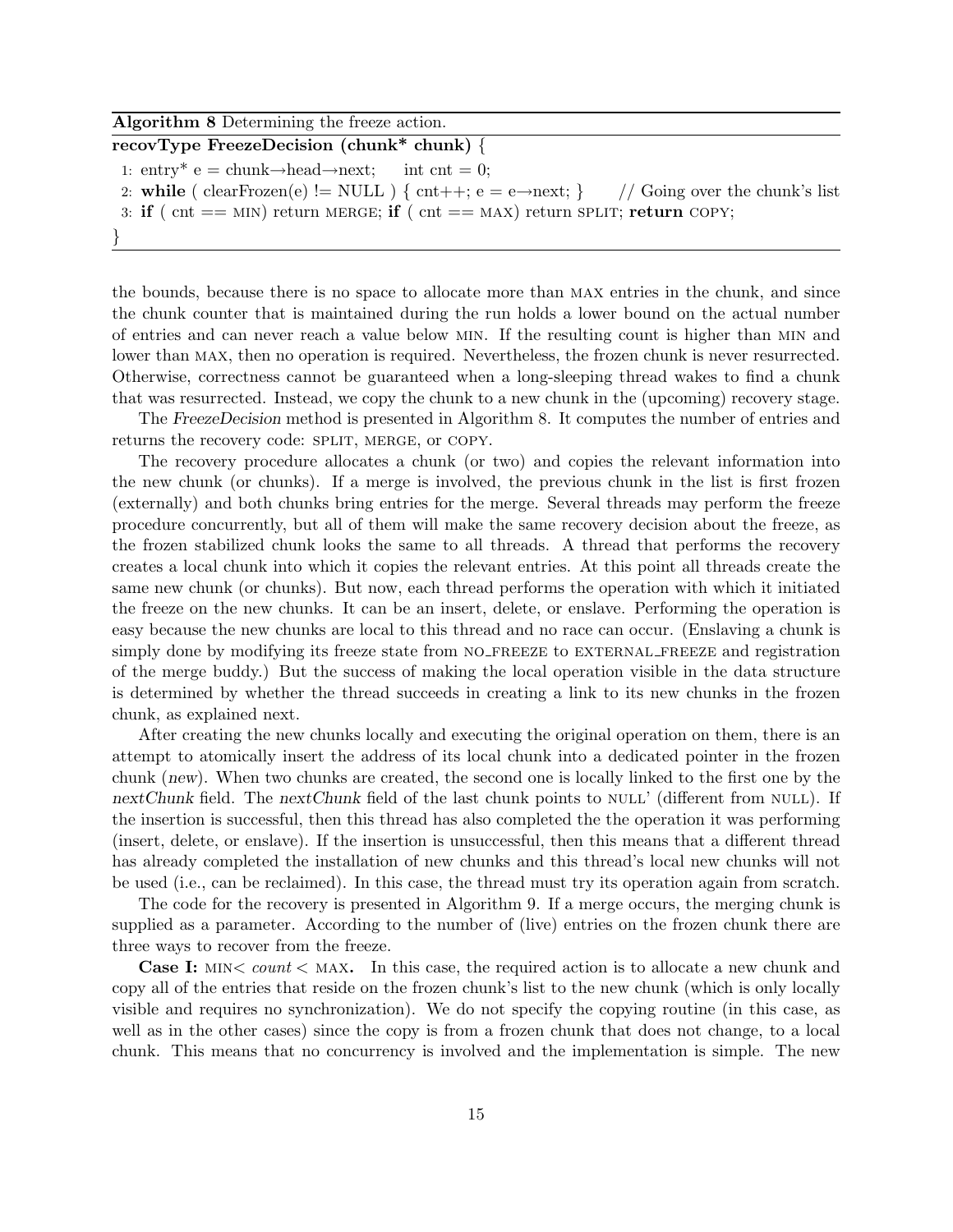chunk becomes the replacement of the old chunk when the pointer new in the old chunk points to it. An upper-level routine that handles the chunked list ListUpdate is then invoked to replace the frozen chunk with the chunk that is referenced by new. The new chunk that holds the input key (after the freeze is completed) is then returned.

**Case II:** count  $=$   $=$   $\text{MIN.}$  In this case we need to merge the old chunk with its previous chunk supplied through mergeChunk. We assume that the supplied chunk has already been frozen by an external freeze before the recovery is executed. Finally, we assume that the freeze states are properly set to internal on the old chunk and external on the previous chunk (so that no thread can interfere with the freeze process), and the mergeBuddy pointers on these two chunks point to each other.

Algorithm 9 The freeze recovery.

chunk\* FreezeRecovery(chunk\* oldChunk, key, input, recovType, chunk\* mergeChunk, triggerType trigger, Bool\* result) { 1: retChunk = NULL; newChunk2 = NULL; newChunk1 = Allocate(); // Allocate a new chunk 2:  $newChunk1 \rightarrow nextChunk = NULL$ ; 3: switch ( recovType ) { 4: case copy: 5: copyToOneChunk(oldChunk, newChunk1); break; 6: case MERGE: 7: if ( (getEntrNum(oldChunk)+getEntrNum(mergeChunk))≥max ) { 8: // The two neighboring old chunks will be merged into two new chunks 9: newChunk2 = Allocate();  $//$  Allocate a second new chunk 10: newChunk1→nextChunk = newChunk2; // Connect two chunks together 11:  $newChunk2 \rightarrow nextChunk = NULL$ ; 12: separatKey=mergeToTwoChunks(oldChunk,mergeChunk,newChunk1,newChunk2); 13: } else mergeToOneChunk(oldChunk,mergeChunk,newChunk1); // Merge to single chunk 14: break; 15: case SPLIT: 16: newChunk2 = Allocate();  $\frac{1}{2}$  // Allocate a second new chunk 17: newChunk1→nextChunk = newChunk2; // Connect two chunks together 18:  $newChunk2 \rightarrow nextChunk = NULL$ ; 19: separatKey = splitIntoTwoChunks(oldChunk, newChunk1, newChunk2); break; 20: } // end of switch 21: // Perform the operation with which the freeze was initiated 22: HelpInFreezeRecovery(newChunk1, newChunk2, key, separatKey, input, trigger); 23: // Try to create a link to the first new chunk in the old chunk. 24: **if** ( $|{\bf CAS}(\&(oldChunk\rightarrow new), NULL, newChunk1)$ ) { 25: RetireChunk(newChunk1); if (newChunk2) RetireChunk(newChunk2); 26:  $//$  Determine in which of the new chunks the key is located. 27: if ( key<separatKey ) retChunk=oldChunk→new; else retChunk=FindChunk(key); 28:  $\}$  else  $\{$  retChunk = NULL;  $\}$ 29: ListUpdate(recovType, key, oldChunk); // User defined function 30: return retChunk; }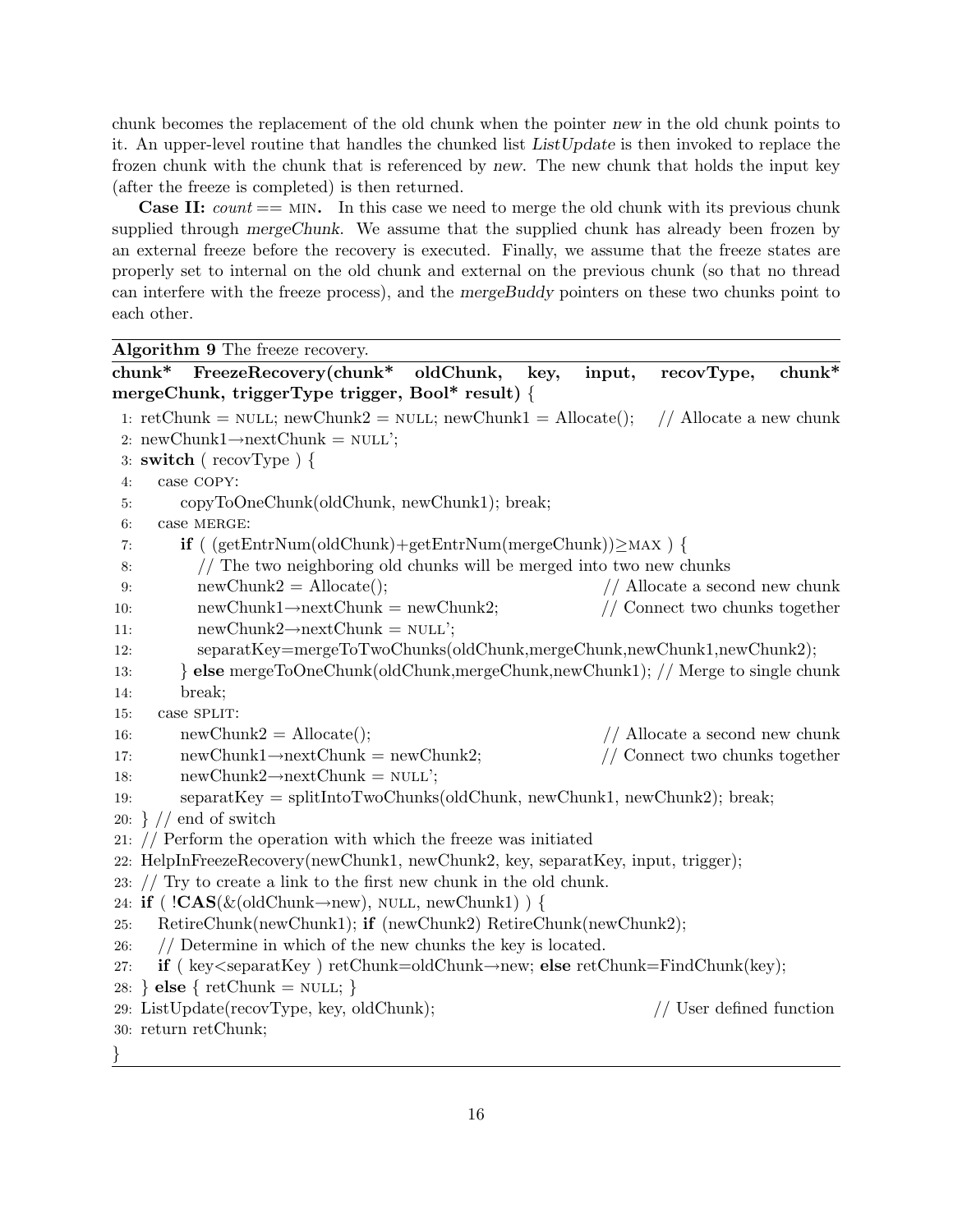Algorithm 10 Perform the operation with which the freeze was initiated.

chunk\* HelpInFreezeRecovery( chunk\* newChunk1, chunk\* newChunk2, key, separatKey, input, triggerType trigger) {

```
1: switch ( trigger ) {
2: case DELETE: // If key will be found, decrement counter has to succeed
3: *result = DeleteInChunk(newChunk1, key);
4: if ( newChunk2 != NULL ) *result = *result || DeleteInChunk(newChunk2, key);
5: break;
6: case INSERT: // input should be interpreted as data to insert with the key
7: if ( (newChunk2!=NULL) \&& (key < separatKey) )
8: result = InsertToChunk(newChunk2, key, input);
9: else *result = InsertToChunk(newChunk1, key, input);
10: break;
11: case enslave: // input should be interpreted as pointer to master trying to enslave
12: if (\text{newChunk2} != \text{NULL})13: newChunk2 \rightarrow mergeBuddy = combine(input, EXTERNAL_FREEZE);14: else newChunk1→mergeBuddy = combine(input, EXTERNAL_FREEZE);
15: \frac{1}{2} // end of switch
}
```
We start by checking the overall number of entries in these two chunks, to decide if the merged entries will fit into one of two chunks. We then allocate a second new chunk, if needed, and perform the (local) copy to the new chunk or chunks. When copying into two new chunks, we split the entries evenly, and return the smallest key in the second chunk as the *separating key*. As before, we try to create a link from the old chunk to the new chunk or chunks. Next, the new chunk that holds the input key is determined according to the separating key, and finally, the ListUpdate method is called to replace the frozen chunk in the list with the two new chunks. This completes the recovery for the merge case.

**Case III:**  $count ==$  MAX. In this case we need to split the old chunk into two new chunks. The basic operations of this case resemble those of the previous cases. We allocate a new chunk, perform the split locally, attempt to link the new chunks to the old one, update the list, and return the chunk holding the key.

At Algorithm 10 we present HelpInFreezeRecovery method that is invoke in order to try and accomplish the activity that initiated the freeze as part of the freeze. This is needed in order to avoid loop of freezes of chunk where no threads are making progress.

#### A.4 Managing the freeze activities

The code for the Freeze method is presented in Algorithm 5 and here in Algorithm 11. The input parameters are the chunk that needs to be frozen, the key, the data, and the event that triggered the freeze: INSERT, DELETE, ENSLAVE (if the freeze was called to prepare the chunk for merge with a neighboring chunk), or none (if the freeze is called while clearing an entry). The freeze will attempt to execute the insertion, deletion, or enslaving and will return a null pointer when successful. It will also set a input boolean flag to indicate the return code of the relevant operation. When unsuccessful, it will return a pointer to the new chunk on which the operation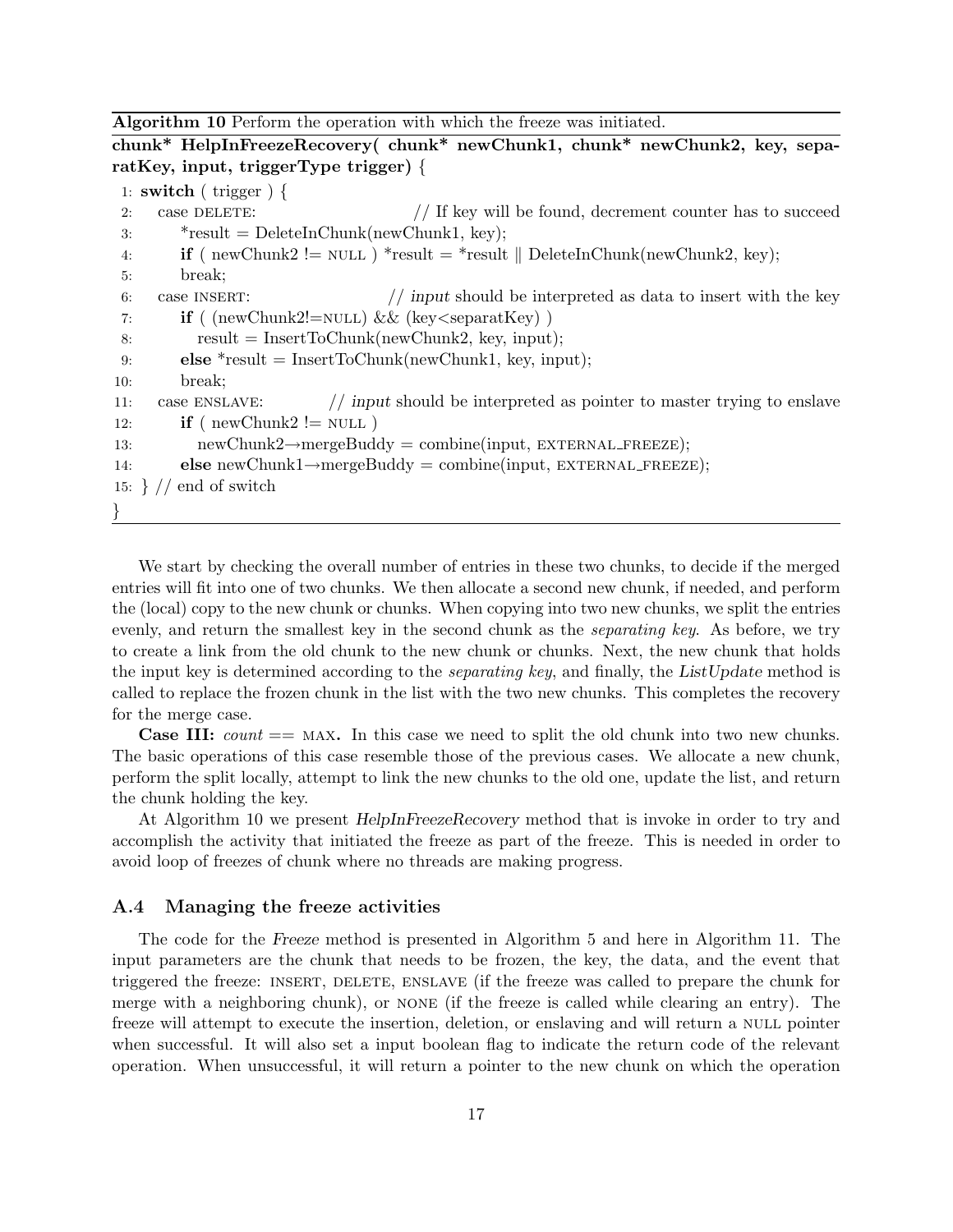Algorithm 11 The main freeze method.

```
chunk* Freeze(chunk* chunk, key, data, triggerType trigger, Bool* result)
{
 1: \text{CAS}(\&\text{chunk}\rightarrow\text{freezeState}), NO_FREEZE, INTERNAL_FREEZE);
 2: // At this point, the freeze state is either INTERNAL_FREEZE OF EXTERNAL_FREEZE
 3: MarkChunkFrozen(chunk);
```
- 4: StabilizeChunk(chunk);
- 5: if ( chunk $\rightarrow$ freezeState == EXTERNAL\_FREEZE ) {
- 6:  $//$  This chunk was in EXTERNAL\_FREEZE before Line 1 executed. Find the master chunk.
- 7: master = chunk $\rightarrow$ mergeBuddy;
- 8:  $// Fix the buddy's mergeBuddy pointer.$
- 9: masterExpected = combine(NULL, INTERNAL\_FREEZE);
- 10:  $masterNew = combine(chunk, INTERNAL_FREEZE);$
- 11:  $\mathbf{CAS}(\&(\text{master}\rightarrow\text{mergeBuddy}),\text{masterExpected},\text{masterNew});$

```
12: return FreezeRecovery(chunk→mergeBuddy, key, data, merge, chunk, trigger, result);
```
13: }

```
14: decision = FreezeDecision(chunk); \frac{1}{2} The freeze state is INTERNAL FREEZE
```
- 15: **if** ( decision  $==$  MERGE ) chunkMergePartner  $=$  FindMergeSlave(chunk);
- 16: return FreezeRecovery(chunk, key, data, decision, chunkMergePartner, trigger, result);
- }

should be retried.

The Freeze method starts with an attempt to atomically change the freeze state from NO\_FREEZE to INTERNAL FREEZE. Whether or not the modification succeeds, we know that the freeze state can no longer be NO\_FREEZE. It can be either INTERNAL\_FREEZE or EXTERNAL\_FREEZE. The Freeze method then calls MarkChunkFrozen to mark each entry in the chunk as frozen and StabilizeChunk to finish stabilizing the entries list in the chunk. At this point, the entries in the chunk cannot be modified anymore. Freeze then checks if the freeze is external or internal.

An external freeze can occur when a freeze is concurrently executed on the next chunk, and it has already enslaved the current chunk as its merge buddy. In this case, we cooperate with the joint freeze and joint recovery. When the state of the freeze is external, then the current chunk must have its mergeBuddy pointer already pointing to the chunk that initiated the merge, denoted the master chunk. To finish this freeze, we make sure that the master chunk has its merge buddy properly pointing back at the current chunk. The master chunk's mergeBuddy pointer must be either NULL or already pointing to the buddy we found. Thus it is enough to use one CAS command to verify that it is not null. Finally, we execute the recovery phase on the master chunk and return its output. We do not need to check the decision about the freeze of the buddy. It must be a merge.

If the freeze is internal, then we invoke FreezeDecision to see what should be done next (Line 14). If the decision is to merge, then we find the previous chunk and "enslave" it for a joint merge using the FindMergeSlave method (explained below). Finally, the FreezeRecovery method is called to complete the freeze process.

Let us now explain the FindMergeSlave method, which is presented in Algorithm 12. This method finds the previous chunk, sets its freeze state and mergeBuddy pointer, initiates its freeze, stabilizes it, and sets the current mergeBuddy to point at the obtained chunk. This method starts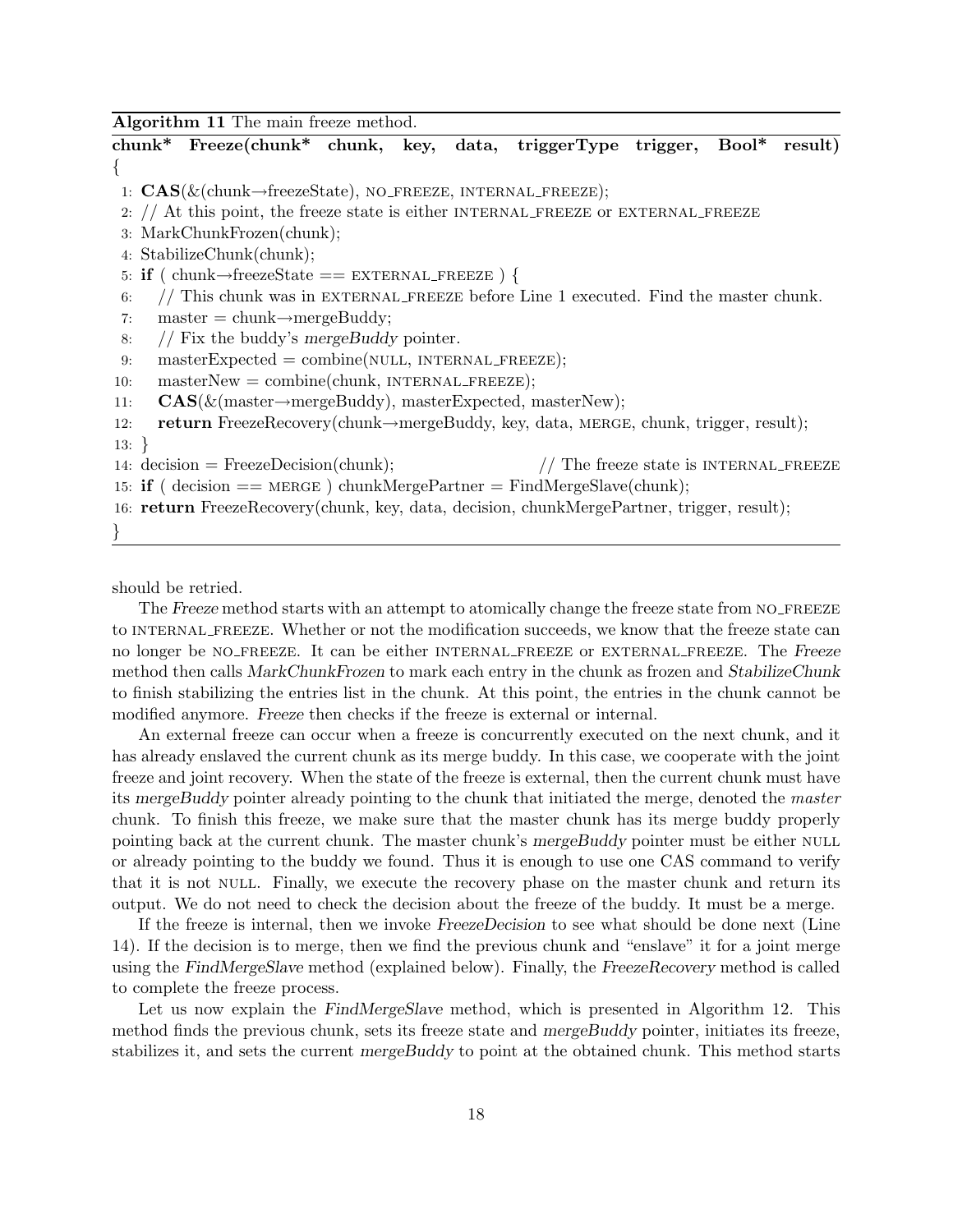| <b>Algorithm 12</b> Setting a chunk partner for a merge.                                           |  |  |  |  |
|----------------------------------------------------------------------------------------------------|--|--|--|--|
| chunk* FindMergeSlave(chunk* master) {                                                             |  |  |  |  |
| // Find a slave and set its freeze state $\&$ merge Buddy pointer<br>1: while $(TRUE)$ $\{$        |  |  |  |  |
| slave = listFindPrevious(master); $//$ upper-level funciton returning previous chunk.<br>2:        |  |  |  |  |
| // Set slave's merge Buddy pointer and freeze state (both reside on the same word).<br>3:          |  |  |  |  |
| $expected = combine(NULL, NO\_FREEZE);$<br>4:                                                      |  |  |  |  |
| $new = combine(master, EXTERNAL_FREEZE);$<br>5:                                                    |  |  |  |  |
| <b>if</b> ( $!CAS(\&$ (slave $\rightarrow$ mergeBuddy), expected, new)) {<br>6:                    |  |  |  |  |
| <b>if</b> (slave $\rightarrow$ mergeBuddy = new) break;<br>// Someone else has set it right.<br>7: |  |  |  |  |
| Freeze(chunk, 0, master, ENSLAVE, & result); // This slave is under a different freeze<br>8:       |  |  |  |  |
| activity, help.                                                                                    |  |  |  |  |
| } else break;<br>9:                                                                                |  |  |  |  |
| // end of while<br>$10: \}$                                                                        |  |  |  |  |
| 11: MarkChunkFrozen(slave);                                                                        |  |  |  |  |
| 12: StabilizeChunk(slave);                                                                         |  |  |  |  |
| 13: // slave is externally frozen - make sure the master's mergeBuddy points to the slave.         |  |  |  |  |
| 14: $expected = combine(NULL, INTERNAL_FREEZE);$<br>// Combine two values in one word              |  |  |  |  |
| 15: $new = combine(slaw, INTERNAL_FREEZE);$                                                        |  |  |  |  |
| 16: $\text{CAS}(\&(\text{master}\rightarrow\text{mergeBuddy})$ , expected, new);                   |  |  |  |  |
| 17: return slave;                                                                                  |  |  |  |  |
| }                                                                                                  |  |  |  |  |

by invoking the (upper-level) listFindPrevious method in order to find the chunk that precedes the current chunk. Sometimes, because of concurrent activity, listFindPrevious does not find its input chunk in the list (since it was already frozen and disconnected from the list of chunks). In this case, it cannot identify the previous chunk, and instead, it just returns the mergBuddy pointer, which properly points to its slave for the merge (that was already completed in a concurrent manner).

We denote the previous chunk a slave as it joins the merge initiated by the input chunk, which is the *master*. After identifying the slave, we attempt to atomically modify its freeze state and merge buddy to indicate an external freeze joint with the master chunk. Once the slave is marked with an external freeze, the two chunks are destined for a joint freeze and no chunk can come between them. (New chunks are only added as a result of a split.) If the change in the slave state fails, a search for a new slave is attempted, after making sure that the current one is out of the way, by participating in completing its current freeze. Next, we ensure that the master's chunkBuddy pointer points to the slave and then a pointer to the slave is returned to the caller.

## B Additional Chunk-level Methods

Here we present operations that did not fit into the limited-space main body of the paper.

#### B.1 The search operation

The search operation, implemented in the searchInChunk method of Algorithm 13, uses the Find method, described hereafter. The searchInChunk method starts by call for Find, which protects its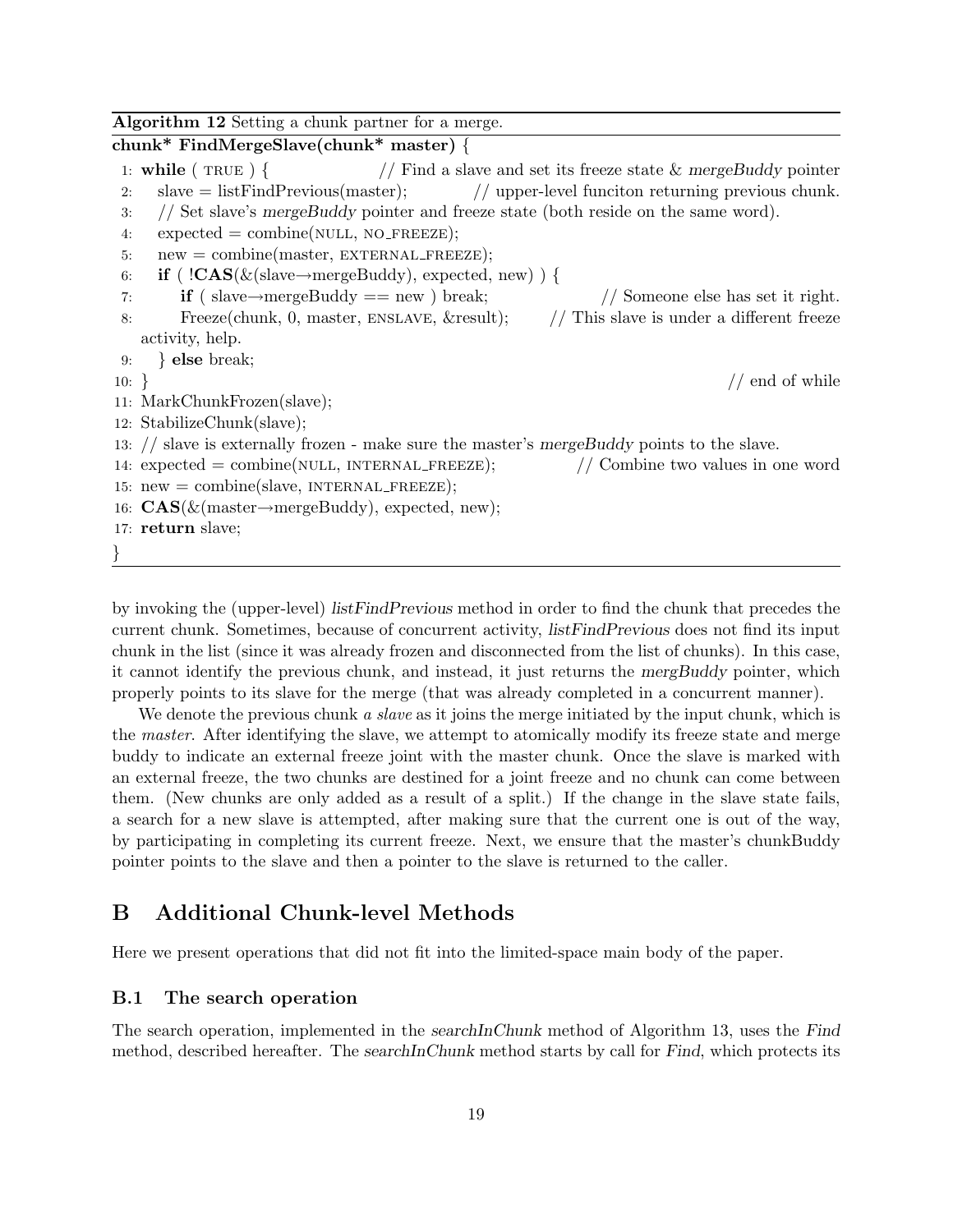| <b>Algorithm 13</b> Searching for data associated with the key                                  |  |  |  |
|-------------------------------------------------------------------------------------------------|--|--|--|
| Bool SearchInChunk (chunk* chunk, key, *data) {                                                 |  |  |  |
| 1: if (Find(chunk, key)) { data = cur $\rightarrow$ data; result = TRUE; } else result = FALSE; |  |  |  |
| 2: $*hp0 = *hp1 = NULL$ ; return result;                                                        |  |  |  |
|                                                                                                 |  |  |  |

output with hazard pointers. The SearchInChunk method finishes by clearing the hazard pointers and returning.

Finding the location in the chunk's list: the Find method. We now present the Find method, invoked by several other methods. The pseudo-code for Find appears in Algorithm 14. This method finds the location of a given key in the list. It returns false if the key does not exist in the list, or TRUE otherwise. It also sets in a global (indirect) pointer  $*_{prev}$  to the entry that contains the highest key value between all keys smaller than the input key, and in a global pointer  $*cur$ , the entry with the minimal key value that is larger or equal to the input key. Finally, if the key is found, the entry that follows cur is returned in a global pointer  $*next$ . Find is very similar to the Find method presented in [10] up to changes needed for dealing with the freeze bit.

The Find method protects the entries that it uses and returns using hazard pointers so they are not being concurrently reclaimed. This holds upon return from Find so the calling method may assume that the referenced entries could not be reclaimed and re-allocated, until the calling method clears the thread's hazard pointers.

If the traversal of Find finds an entry that is marked for deletion (i.e., the delete bit is set on its next pointer), then it disconnects the entry from the list and attempts to recycle it. Recycling is executed via RetireEntry, which is explained later in Section B.2. Disconnecting and recycling a deleted entry is a service of Find to the structure of the list that will be assumed in the rest of this paper. The key of a deleted entry is not checked, and cannot influence the search for the input key.

Any failing CAS causes a restart of the search. Also, in general, whenever we replace a pointer by another, e.g., in Line 8, we first make sure that if the old pointer was marked as frozen, then the replacement pointer is marked as frozen as well. This way the freeze bits of an entry are preserved everywhere.

#### B.2 The delete operation

The deletion algorithm (inside a chunk) is similar to the well-known one for lock-free linked lists [6, 10]. The deletion operation is partitioned into a logical deletion, which marks the entry as deleted by setting the delete bit (LSB) in the entry's next pointer. Next, the physical deletion disconnects the entry from the list and reclaims its space. The difference between our deletion method and the standard one is the need to check if the chunk's counter has reached the lower threshold min and call Freeze when it does. Additionally, we do not let the delete bit be set on a frozen entry. A delete can only occur before an entry gets frozen. Notice that Freeze can also help this deletion and we check if help happened any time Freeze is invoked. Finally, we need to maintain the counter of entries allocated in the chunk. In order to make sure that the counter holds a lower bound on the number of entries in the presence of concurrent updates, we decrement the counter before we delete the entry. If the delete fails, we increment the counter to account for the failure. A failure to decrement the counter can only happen when the lower bound has been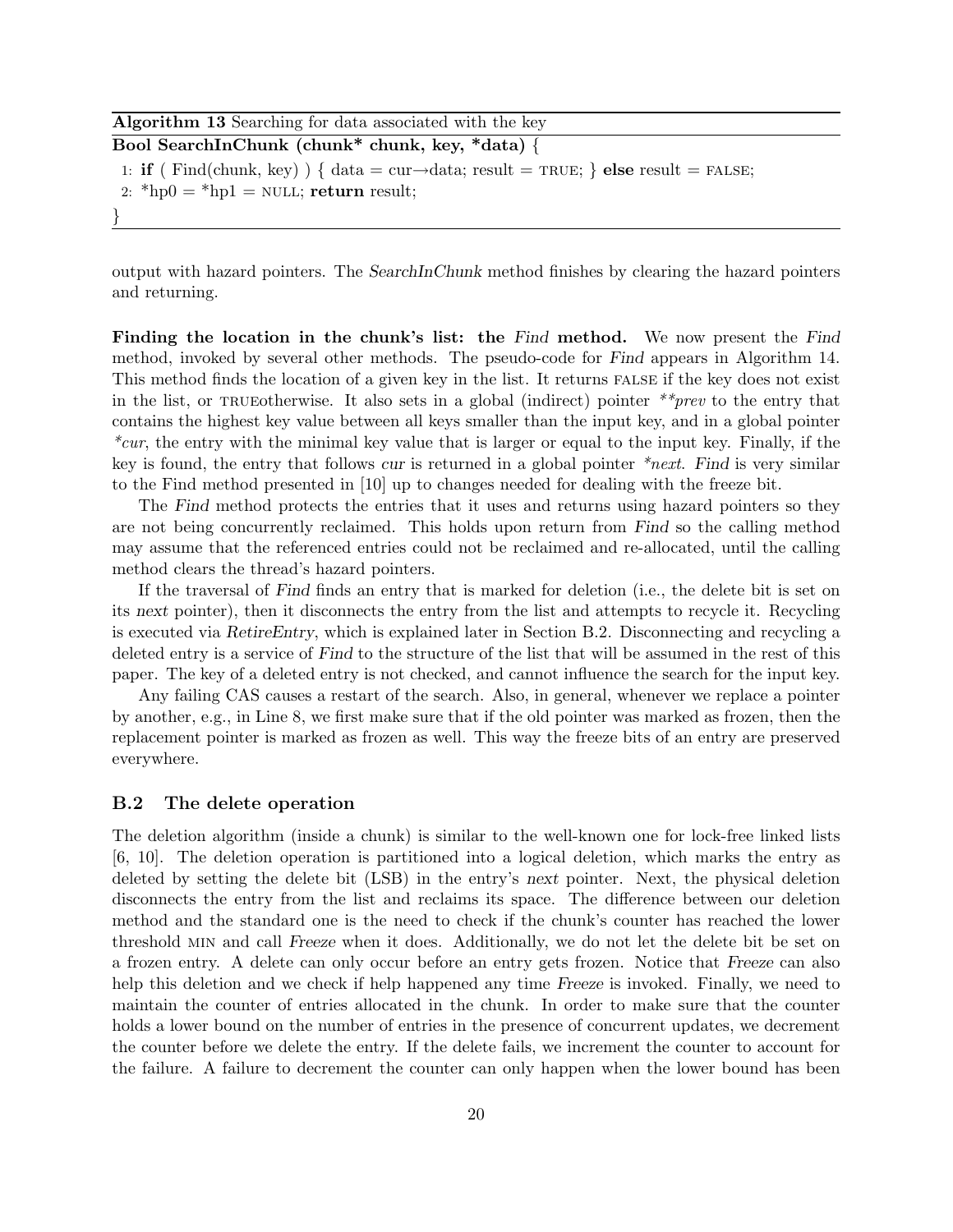Algorithm 14 Find the location of an entry in the chunk's list Bool Find (chunk\* chunk, key) { 1:  $try\_again: \text{prev} = \&(\text{chunk} \rightarrow \text{head});$  // Restart point 2:  $cur = *prev;$ 3: while ( clearFrozen(cur) != NULL ) {  $\frac{1}{2}$  // Ignore freeze bit when comparing to NULL 4: \*hp0 = cur;  $//$  Progress to an unprotected entry 5: if ( \*prev != cur ) goto try again;  $\frac{1}{2}$  // Validate progress after protecting 6:  $next = cur \rightarrow next;$ 7: **if** ( isDeleted(next) ) {  $\frac{1}{2}$  // Current entry is marked deleted 8: **if** ( isFrozen(cur) ) markFrozen(next);  $\frac{1}{2}$  next replaces cur; save freeze bit 9: // Disconnect current: prev gets the value of next with the delete bit cleared 10: **if** (  $|{\bf CAS}$ (prev, cur, clearDeleted(next)) ) goto try again; 11: RetireEntry(cur);  $\frac{1}{2}$  RetireEntry(cur);  $\frac{1}{2}$  RetireEntry(cur); 12:  $cur = clearDeleted(new);$ 13:  $\}$  else  $\{$ 14:  $ckey = cur \rightarrow key;$ 15: **if** (\*prev != cur ) goto try<sub>-again</sub>; // Check new insertion between them or new deletion 16: **if** (ckey  $\geq$  key) **return** (ckey == key); 17:  $prev = \&(cur\rightarrow next);$ 18: tmp = hp0; hp0 = hp1; hp1 = tmp; // All private. hp0, hp1 are ptrs to hazard ptrs 19:  $cur = next;$ 20: } 21: } 22: return false; }

reached. In this case, we initiate a freeze, which returns with a new chunk (containing the range of values that includes our input key). The decrement attempt is then repeated and this loop repeats until the decrement succeeds on the current chunk.

The deletion algorithm (inside a chunk) is presented in Algorithm 15. It starts by decrementing the counter, Find is invoked to find the entry holding the key. If the key does not exist in the list, then the counter is incremented, hazard pointers zeroed and FALSE is returned to the caller. Otherwise, we attempt a CAS to mark the entry as deleted. The CAS assumes that the freeze bit and the delete bit are not set at the deletion time (for proper counter measurement, we should know exactly who sets the delete bit). If the CAS fails due to a freeze bit, then a freeze action must be executed, then either freeze succeeded to promote this deletion or the delete should restart on the newly obtained chunk. Otherwise, the CAS failed due to some other thread deleting the entry, or a pointer modification. In this case, we should search for the entry again before deleting it. The Find method will not return this entry again if it has already been deleted. Furthermore, it will disconnect it from the list and reclaim it before returning.

After marking the entry as deleted, we attempt to disconnect it from the list. If the freeze bit is set, we keep it set. If the disconnect succeeds, we reclaim the entry via RetireEntry. Otherwise, we call Find, which repeatedly attempts to disconnect an entry that is marked deleted, until the disconnection is achieved. Finally, we clear the hazard pointers that are set by the Find method,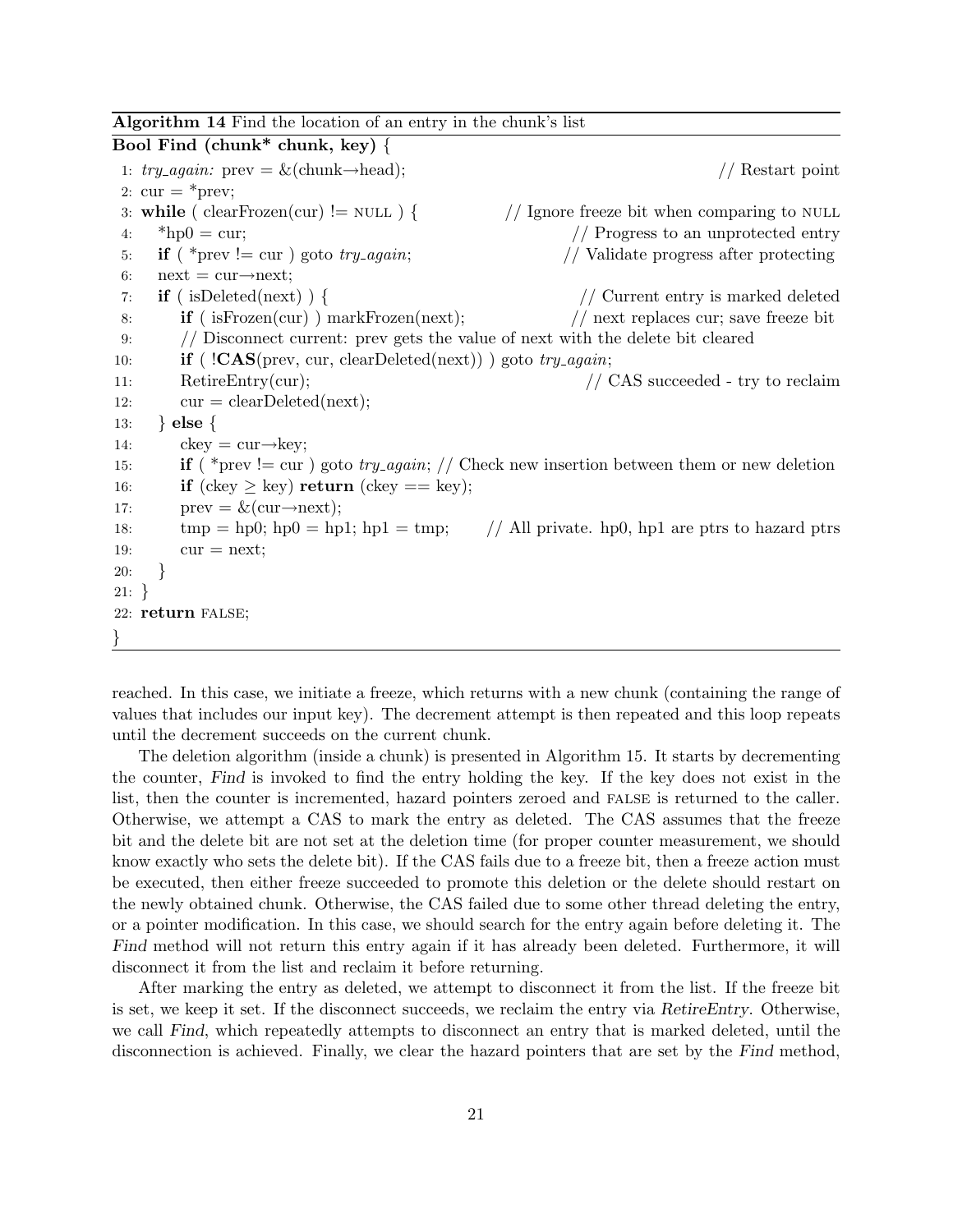Algorithm 15 The pseudo-code of deletion of an entry in a chunk Bool DeleteInChunk (chunk\* chunk, key) { 1:  $try\_again$ : 2: while ( $!DecCount(chark)$ ) {  $//If too few entries in chunk; call freeze$ 3: chunk = Freeze(chunk, key, 0, DELETE,  $\&$ result); 4: if ( chunk  $==$  NULL ) return result; // If Freeze succeeded to proceed with deletion, return 5: } // end of decrement counter while 6: while ( $TRUE$ ) { 7: **if** ( !Find(chunk, key) ) { 8: IncCount(chunk); \*hp0 = \*hp1 = NULL; return FALSE; // No such entry was found 9: } 10: // Mark entry as deleted, assume entry is not deleted or frozen 11:  $cleanNext = clearFrozen(clearDeleted(next));$ 12: if ( $|{\bf CAS}(\&{\rm (cur\rightarrow next)}, {\rm clearedNext}, {\rm markDeleted}({\rm clearedNext}))|$ ) 13: **if** ( isFrozen(cur→next) ) {  $//$  CAS failed due to freeze 14:  $IncCount(chark); chunk = Free(chunk, key, 0, DELETE, & result);$ 15: **if** ( chunk  $==$  NULL ) return result; // If Freeze succeeded to proceed with deletion, return 16: goto try<sub>-</sub>again; 17: **} else** continue; 18: } 19: // Remove entry 20: **if** ( isFrozen(cur) ) markFrozen(next); // next replaces cur; retain freeze bit 21: **if** ( $\text{CAS}(\text{prev}, \text{cur}, \text{next})$ ) RetireEntry(addr); else Find(chunk, key); 22:  $*hp0 = *hp1 = NULL; return TRUE;$ 23: } }

to allow future reclamation of the involved entries.

Entry reclamation Special care is required for reclaiming an entry in the presence of hazard pointers. First, it must be clear that the reclamation is not being executed on an entry that has a hazard pointer, and second, if an entry cannot be reclaimed right now, it will be properly scheduled for future reclamation (in a non-blocking manner). We follow the scheme presented by Michael in [10]. In this scheme, an entry can be reclaimed only by the very same thread that disconnects it from the list. There can only be one such thread, as the disconnection is executed with a CAS.

Each thread has its own list of to-be-retired entries. After successfully disconnecting an entry, the thread invokes RetireEntry (depicted in Algorithm 16), which pushes the given entry into the list of entries waiting to be reclaimed, and then attempts to reclaim all entries in the list via the HandleReclamationBuffer method. The HandleReclamationBuffer method compares the entries in the to-be-retired list with the ones in the hazard pointers array (HPA) and reclaims the entries that do not appear in the HPA. Our adaptation to this scheme does not reclaim entries marked as frozen even when no hazard pointer points to them. The HandleReclamationBuffer method is invoked on every RetireEntry call, in order to make sure that an entry is reclaimed as soon as possible, when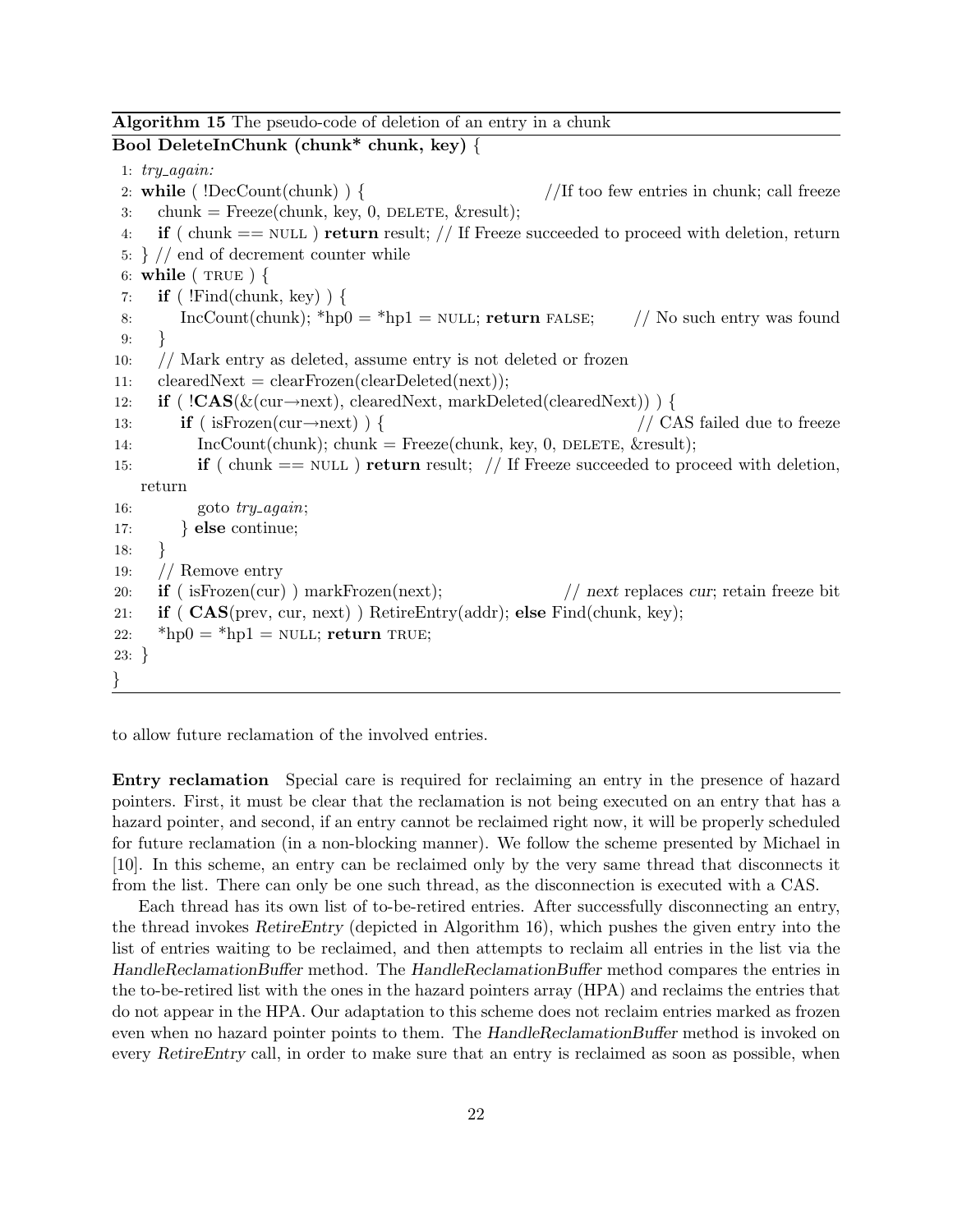Algorithm 16 The reclamation code employs Michael's reclamation scheme void RetireEntry (entry\* entry) { 1: addToRetList(entry); // Add the entry to the (local) list of to-be-retired entries 2: HandleReclamationBuffer $()$ ;  $//$  Scan the list and reclaim the entries if possible } void HandleReclamationBuffer() { 1:  $plist = initializeList();$  // Local list for recording current hazard pointers 2: hprec = getHPhead $(i;$  // Obtain head of hazard pointers array  $(HPA)$ 3: // Stage 1: Save current hazard pointers in plist (locally) 4: while ( hprec  $!=$  NULL ) { 5: **for**  $(i=0; i<2; ++i)$  { // 2 hazard pointers per thread 6: hptr = hprec→HP[i]; 7: **if** ( hptr  $!=$  NULL ) insertList(plist, hptr); 8: } 9: hprec  $=$  getNextHPrecord(hprec); 10: } 11: // Stage 2: Reclaim to-be-retired entries that are not protected by a hazard pointer 12: tmplist = popAllRetList();  $// Copy all local to-be-retried entries and clear RetList$ 13:  $entry = popList(tmplist);$ 14: while ( entry  $!=$  NULL ) { 15: if ( lookUp(plist, entry) ) pushRetList(entry); // Entry protected, push back to RetList 16: else { if ( !isFrozen(entry) ) ClearEntry(entry); } // Reclaim unprotected (non-frozen) entry 17:  $entry = popList(tmplist);$ 18: } 19: freeList(plist); }

no more hazard pointers point to it. Michael's reclamation scheme, slightly modified to support our notations, is depicted in Algorithm 16. For further discussion on the reclamation scheme we refer the reader to the *RetireNode* method and the *Scan* method in [10].

The actual clearing of an entry in our list means zeroing the entry and assigning  $\perp$  as key's value. This is executed in the ClearEntry method depicted in Algorithm 17. This method is invoked either in case of a trial to insert a key that already existed in the chunk's list (InsertEntry, Line 14) or by HandleReclamationBuffer when a deleted and disconnected entry is found to be safe for reuse (in Line 16 there). We do not reclaim an entry when it is found frozen, because this reclamation is not needed anymore, and it complicates the code to reclaim it.

The entry clearance is executed by two CAS operations. When the keyData word is cleared, the entry might immediately be re-allocated. Therefore, we first zero the nextEntry word, and only then put  $\perp$  on the keyData word. An entry that is marked frozen is not reclaimed and this is ensured by the atomic CAS. We claim that a CAS can only fail when the entry's freeze bit is marked. If the chunk is not being frozen, a cleared entry is handled only by the current thread. The reason is that the entry is already disconnected from the list and no other thread has a hazard pointer to it, neither can it find the entry at this point. Furthermore, only one thread holds it in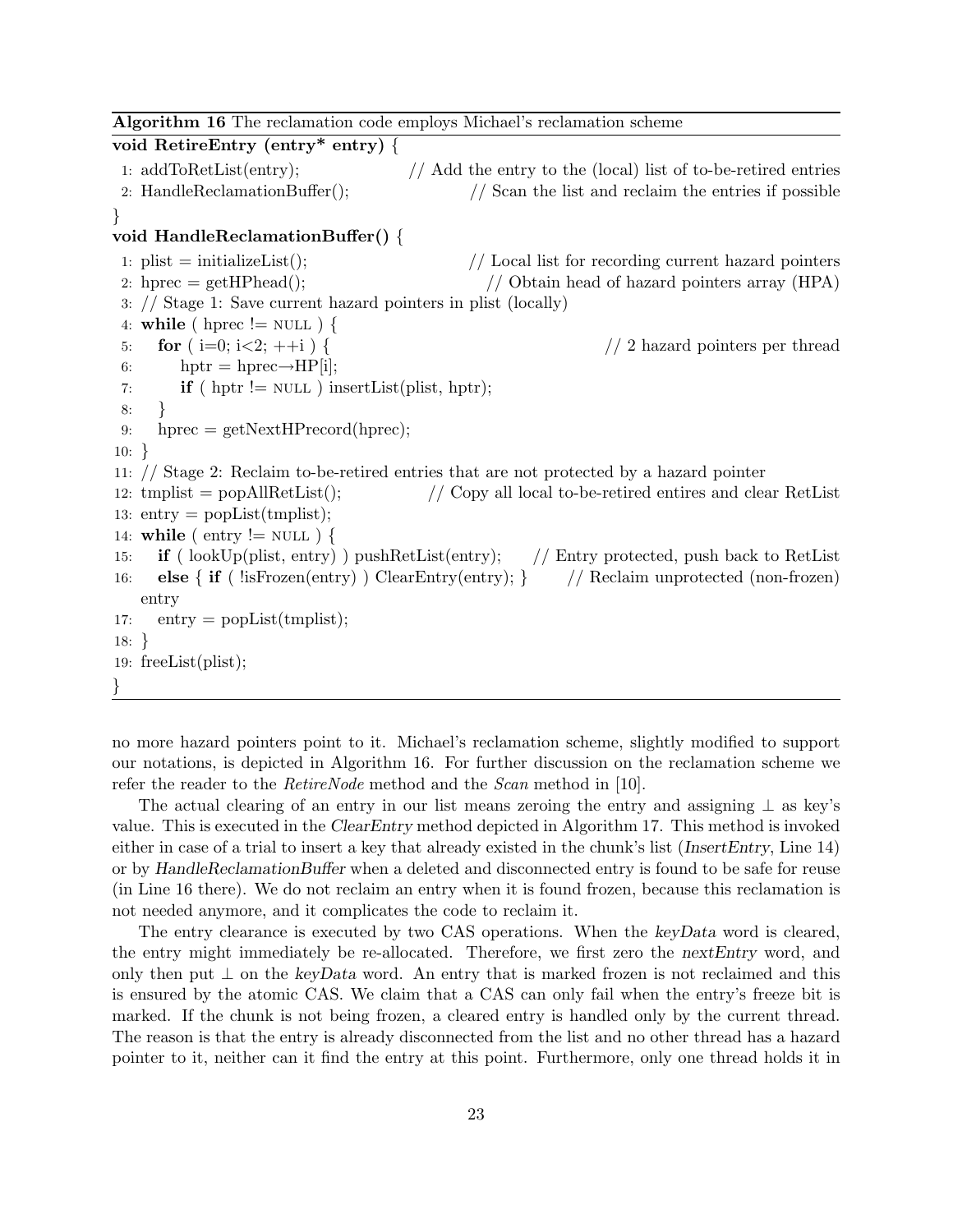Algorithm 17 The pseudo-code for clearing an entry and reclaiming it's space/

Bool ClearEntry (chunk\* chunk, entry\* entry) {

- 1: savedKeyData = clearFrozen(entry $\rightarrow$ keyData);
- 2: savedNext = clearFrozen(entry $\rightarrow$ next);
- 3: newKeyData = combine( $\perp$ , 0);
- 4: **if** (  $\text{CAS}(\&(\text{entry} \rightarrow \text{next}), \text{ savedNext}, 0)$  )
- 5: if  $(CAS(\&(entry \rightarrow keyData), savedKeyData, newKeyData) )$
- 6: return TRUE;  $\frac{1}{1000}$  return true; 7: Freeze(chunk, 0, 0, none, &result); // A CAS failure indicates a freeze. Help freeze before proceeding.
- 8: if ( Find(chunk, entry $\rightarrow$ key) ) // Check whether the entry to be reclaimed was linked back by the freeze

```
9: if (entry = cur) return FALSE; \frac{1}{2} / cur is global initiated by Find
```

```
10: return TRUE;
```
}

his to-be-retired list. Therefore, the clearing can only fail when a freeze process is executing.

When ClearEntry is called from HandleReclamationBuffer the freeze cannot resurrect it. The entry is deleted, and after executing the freeze procedure to make sure that it is completed, we know that the entry cannot exist in the newly created chunk anymore. However, when ClearEntry is called by InsertEntry, the entry is not deleted and a freeze process may resurrect it (as discussed in the description of InsertEntry). In this case, ClearEntry discovers the resurrection and returns false.

#### B.3 Counter Functionalities

Here we present the lock-free counter functionalities we use in the InsertInChunk and DeleteInChunk methods.

It may happen that a thread fails or stops just before or after updating the counter, thus an accurate count for the number of entries in the chunk cannot be expected (in a lock-free execution). Our counter only ensures that the counter value is always less or equal to the real number of entries in the chunk's list, which is what we actually need for keeping the number of entries in the chunk between min and max. Recall that max is the number of entries in a chunk, and so even if the counter did not exist, no more than max entries could be allocated on a chunk. In order to make sure that the number of entries does not go below min, we maintain the counter as a lower bound on the actual number of entries. If the counter drops below min, we try to merge the chunk with a neighboring chunk. Since the counter is a lower bound on the actual entry number, we may find that no merging is really needed after the freeze.

To ensure that the counter is a lower bound on the number of entries, we apply a couple of rules. First, the counter is only incremented *after* an entry is successfully allocated. This means that the counter does not supersede the number of entries in the chunk (max). Second, we decrement the counter before we delete an entry. So that if the executing thread halts between the counter decrement and the deletion, we know that the counter is smaller than the actual number of entries. It is never larger than it.

The code for handling the counter appears in Algorithm 18. The increment is straightforward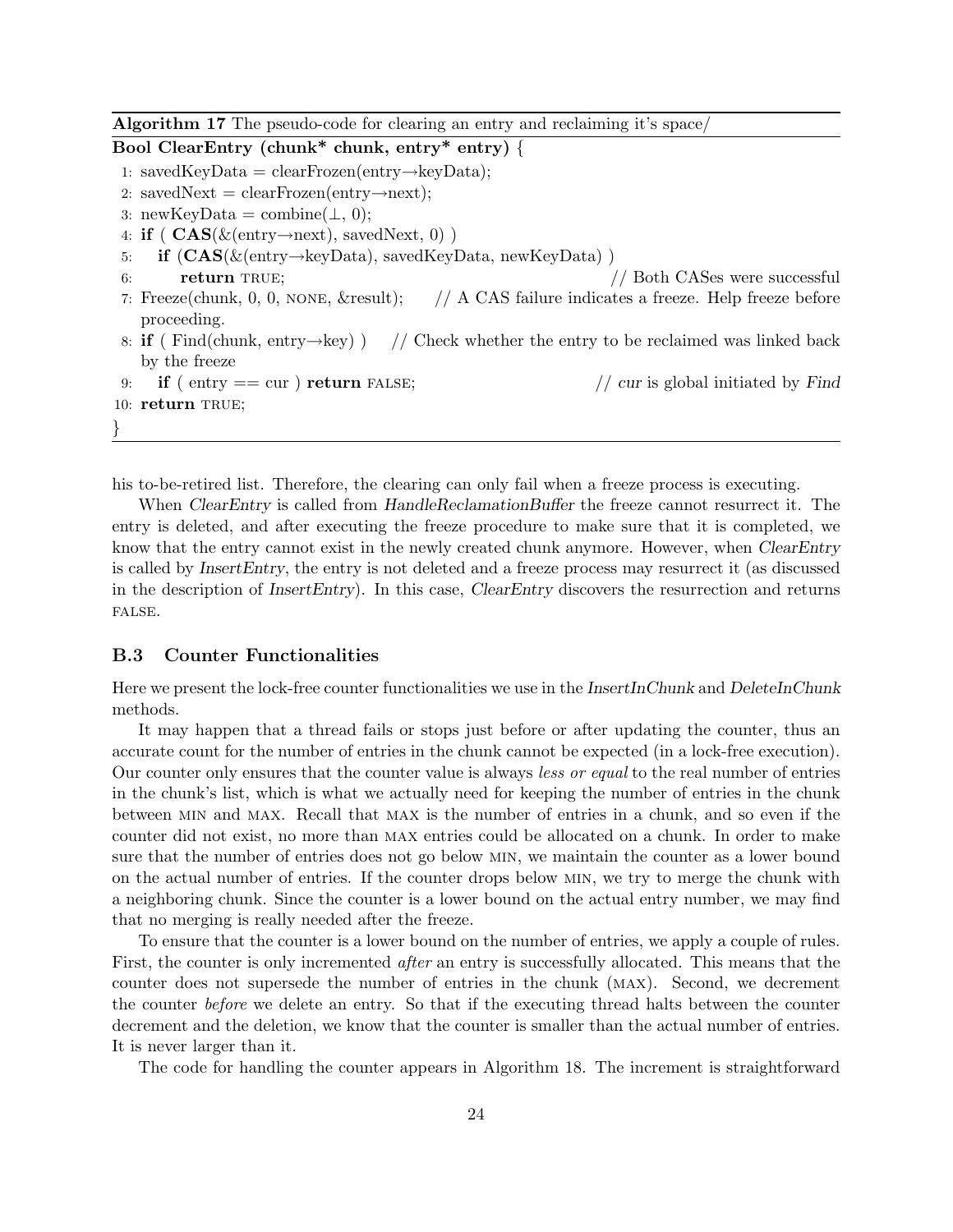Algorithm 18 The increment and the decrement of the chunk's counter

```
void IncCount (chunk* chunk) {
 1: while ( TRUE ) {
 2: counter = chunk\rightarrowcounter;
 3: if (CAS(\&(chunk\rightarrow counter),counter,counter+1)) return;
 4: }
}
Bool DecCount (chunk* chunk) {
 1: while ( TRUE ) {
 2: counter = chunk\rightarrowcounter;
 3: if ( counter == MIN) return FALSE; // comparison with minimal, MIN-1 illegal
 4: if (CAS(\&(chunk\rightarrow counter),counter,counter-1)) return TRUE;
 5: }
}
```
and it always succeeds. The decrement method returns a failure if an attempt is made to reduce the counter below the min value.

## C The Upper-Level List Operations

Let us now specify the upper-level list handling. When operations, such as split or merge, are executed on a chunk, they may sometimes cause a split or a merge of chunks. In this case, the list of chunks needs to be updated. Note that the list of chunks need not handle inserts or deletes. It only handles splits and merges that follow inserts and deletes of entries inside the chunks.

We start by presenting the ListUpdate() method. This method is called after a chunk has finished the freeze and recovery phases, at Line 29 of FreezeRecovery() method. The ListUpdate() gets as input the recovery type (split, merge, or copy), an (arbitrary) key located or should be located on the frozen chunk, and a pointer to the frozen chunk. At this point, the list on the frozen chunk is stabilized and cannot be changed anymore. The new field in the frozen chunk points to a new chunk that contains some of the entries copied from the frozen chunk, and, when a second new chunk is required (for SPLIT or a MERGE that ended up with two new chunks), then the nextChunk field of first new chunk points to the new chunk with the higher key values, copied from the frozen chunk. We also make the new chunks sequence to be finished with a special NULL pointer - NULL', in order to distinguish between NULL that comes at the end of the upper-level list. This is needed in order to synchronize the concurrent insertions of the chunks into upper-level list.

In addition, the least-significant bit of the nextChunk pointer holds a *swapped* bit, which is very similar to the delete bit that marks the logical delete of an entry. The swapped bit, when set, signifies that the chunk is about to be swapped with new chunks, and its nextChunk pointer cannot be modified anymore.

The code for ListUpdate() is presented in Algorithm 19. First, we memorize the value of nextChunk field of last new chunk, to be used later. After, we search for the frozen chunk by invoking the FindChunk() method on the input key (in the range of the old chunk). If FindChunk() returns a chunk different from the frozen chunk, then it means that some other thread has already removed the frozen chunk from the list of chunks, and we can just return. The search for a chunk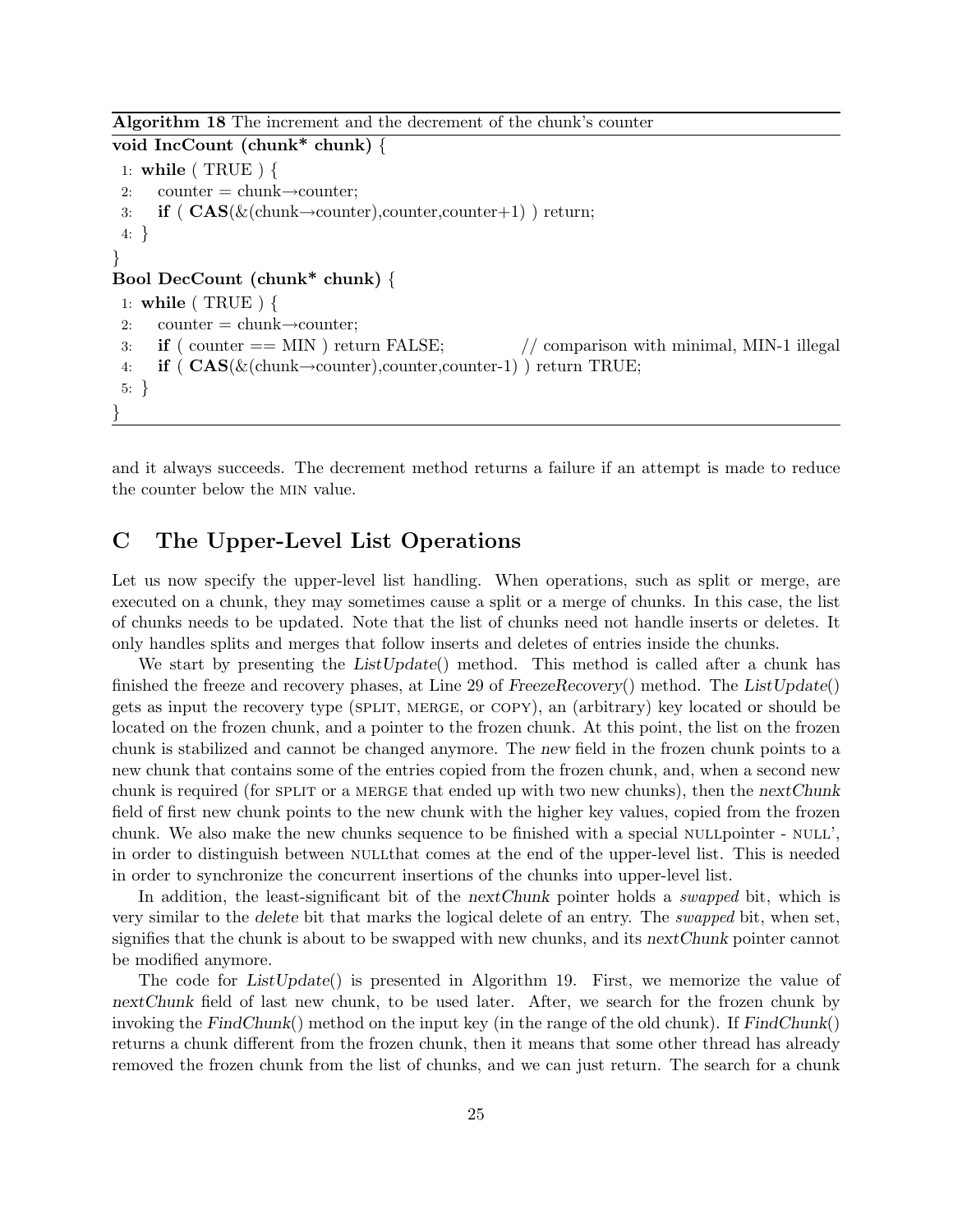Algorithm 19 Update chunk list at the end of a freeze.

## void ListUpdate(recovType, key, chunk\* chunk) {

- 1: while ( $TRUE$ ) {
- 2: if ( chunk→new→nextChunk ==  $\text{NULL'}$  ) // // There is only one new chunk (ref'd by new)
- 3: expected = chunk $\rightarrow$ new $\rightarrow$ nextChunk; // Memorize new last chunk's next for the further update
- 4: else expected = chunk→new→nextChunk→nextChunk; // There are two new chunks
- 5: if ( FindChunk(key) != chunk ) return; // Find the frozen chunk (and set NEXT and PREV).
- 6:  $//$  Mark the next pointer of the frozen chunk as swapped.
- 7: if  $\textbf{(ICAS}(\&(\text{chunk}\rightarrow \text{nextChunk}), \text{NEXT}, \text{markSwapped}(\text{NEXT}))$  ) continue;
- 8: if ( !HelpSwap(expected) ) continue;
- 9: return;
- 10: } // end of while
- }

### Bool HelpSwap(chunk\* expected) {

1: if (  $\text{CUR}\rightarrow \text{new}\rightarrow \text{nextChunk}$  =  $\text{NULL'}$  ) { // There is only one new chunk (ref'd by new) 2:  $\text{addr} = \& (\text{CUR} \rightarrow \text{new} \rightarrow \text{next} \text{chunk});$  // address to insert pointer to next. 3:  $\}$  else { // There are two new chunks (last ref'd by nextChunk of new) 4:  $\text{addr} = \&(\text{CUR}\rightarrow\text{new}\rightarrow\text{nextChunk}\rightarrow\text{nextChunk});$ 5: } 6: if  $($  !CAS $($  addr, expected, NEXT $)$  ) return FALSE; 7: if (  $\text{CUR} \rightarrow \text{mergeBuddy}$  =  $\text{NULL}$ ) { // For COPY and SPLIT, there is one old chunk 8: if ( !CAS(PREV, CUR, CUR→new) ) return FALSE; else RetireChunk(chunk); 9:  $\}$  else  $\{$ 10: if (!CAS(pre prev,cur→mergeBuddy,cur→new)) return false; else RetireChunk(chunk); 11:  $\frac{1}{2}$  // end of if there is one old chunk 12: return TRUE; }

always succeeds since each chunk has a range of keys and one of these ranges contains the input key. The FindChunk() method is presented later in this section (in Algorithm 20). This method also sets the global variables PRE PREV, PREV, CUR and NEXT to point at the previous to the previous chunk (or null), previous chunk (or head), currently found chunk that is also returned; and the next chunk (or NULL, if none exists) in the list. One important property of  $FindChunk()$  is that it takes care of any encountered chunk that is marked "swapped" by replacing it with the new chunks that should replace it.

Next, we attempt to mark the frozen chunk as swapped, by setting the least-significant bit on the nextChunk pointer. On failure, we start from scratch. After the nextChunk pointer is marked, it can not be modified anymore. Now, we attempt to link the new chunks into the list instead of the frozen chunk (and possibly a merge buddy in case of a merge). It is done in a supporting HelpSwap() method, also presented at Algorithm 19. In HelpSwap() we start by making the new chunk point to the next chunk in the chunk list. If a next Chunk field of new chunk is not NULL, then we have two chunks to insert and we make its nextChunk pointer point to the next chunk.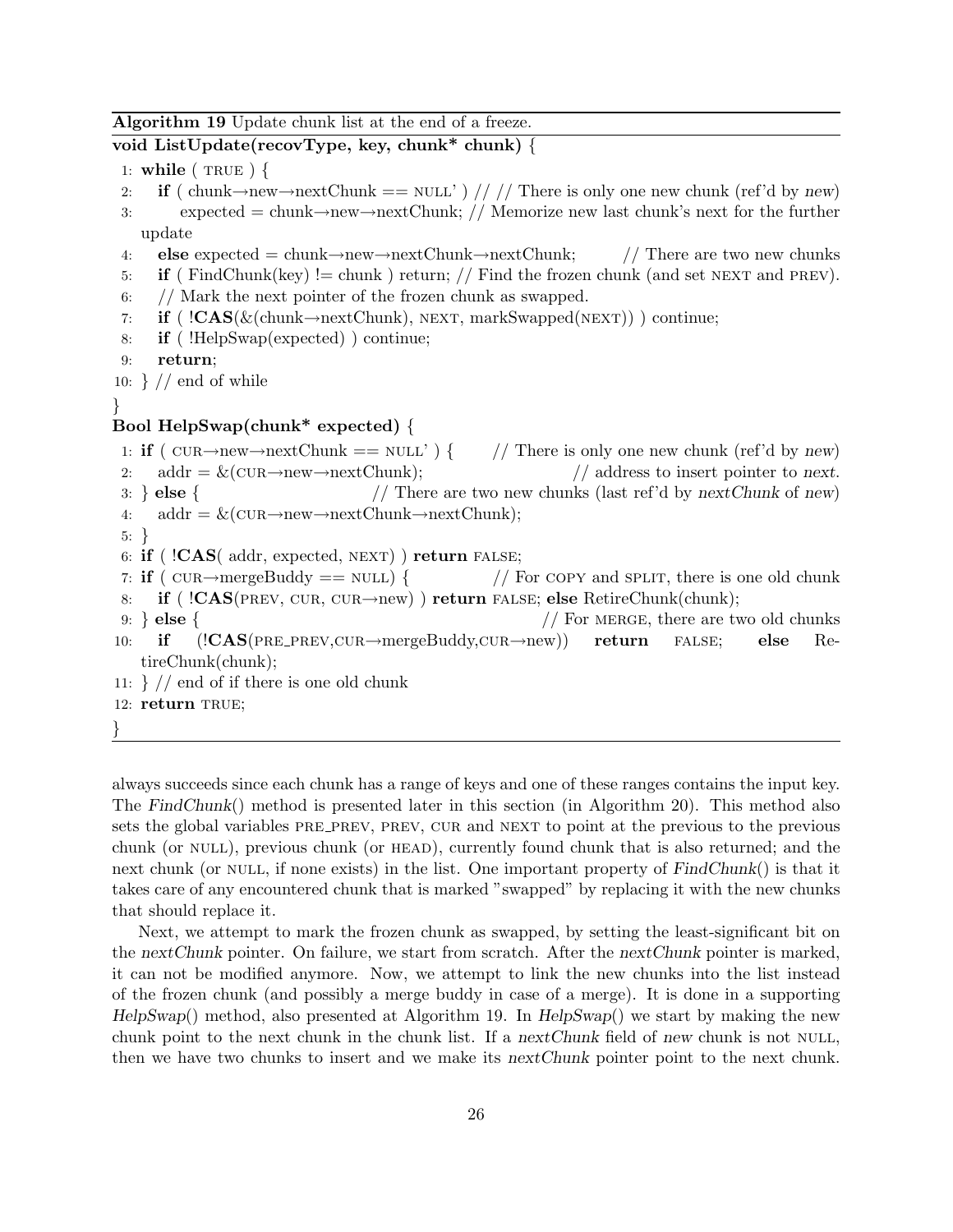

Figure 4: The copy recovery in list of chunks.

Otherwise, we just have a single chunk to insert, which is pointed by new. In this case, we make its nextChunk pointer point at the next chunk in the list. The expected value is the one read before the FindChunk. If this setting of the nextChunk pointer fails, then we retry. Once the pointer to the next chunk is properly installed in the new chunks, we continue into linking it (or them) to the chunk list. In no merge is involved, we attempt to modify the previous chunk's pointer to point into the chunk referenced by new. If a merge is involved, then both the frozen chunk and its merge buddy (which is the chunk preceding the frozen chunk) need to be replace by the new chunks.  $HelpSwap()$  method make use of per thread global variables PRE-PREV, PREV, CUR and NEXT and assumes the CUR is marked as need to be swapped out.

We assume that the chunk list starts with a dummy record pointed by the global variable HEAD, and which also has a nextChunk field that can never be marked as swapped. We depict these steps for the COPY case of in Figure 4. The only difference for the SPLIT case is that we have two new chunks to insert, instead of one. The merge case is depicted in Figure 5.

**The FindChunk() method.** We now proceed with describing the FindChunk() method, which is similar to the Find() method. The code for this method is presented in Algorithm 20. We use four global variables per thread. The cur variable points to the chunk that is currently being inspected. The prev variable points to the chunk that precedes the one pointed by cur. (It may point to HEAD.) The PRE PREV variable points to the chunk that precedes the chunk pointed by PREV, if one exists. Finally, the next pointer points to the chunk that comes after the currently inspected one. Another hazard pointers are also here to provide the correct reclamation of the chunks. We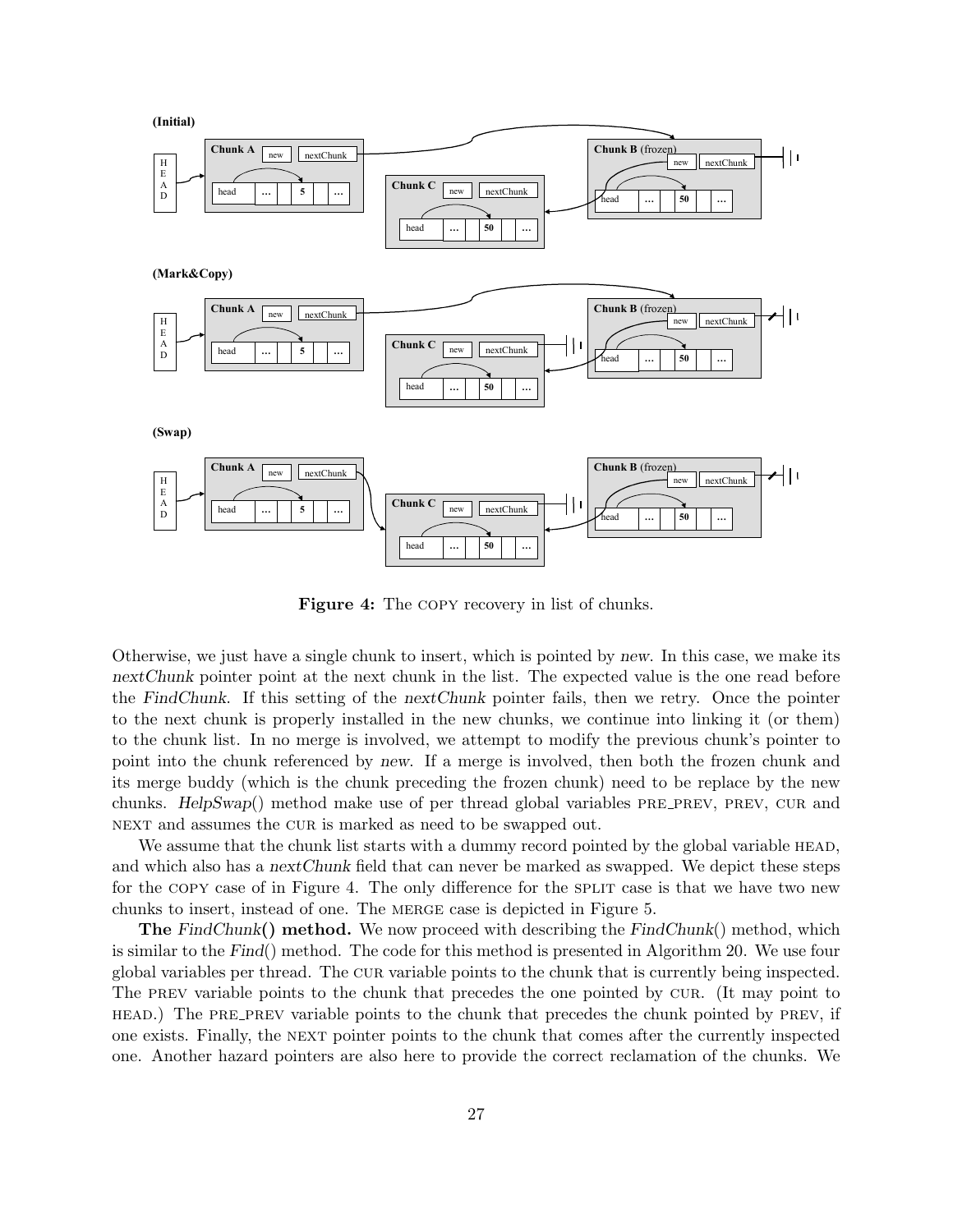

Figure 5: The MERGE recovery in list of chunks.

assume another array of hazard pointers separate from one used for entries reclamations. Chunk's hazard pointers are  $hp2$ ,  $hp3$ ,  $hp4$ ,  $hp5$  we need them to protect NEXT, CUR, PREV, PREV\_PREV respectively. After initiation of the global variables and some hazard pointers we continue going over the list till the NULL pointer is encountered at the end of the list. For each inspected chunk we check whether it is marked as swapped. If it is, we replace it with the new chunks, similarly to the code of ListUpdate. If we help in merge that involves swapping out current chunk and the previous chunk we restart from the beginning of the list. This is done for simplicity of the presented code, since we can recover from the same place as well. We then check the next chunk and repeat swapping until we reach an unmarked chunk. When we have a current chunk that is not marked as swapped, we check whether we found the chunk holding a range of keys that contains the given key. If we are at the last chunk of the list, then it is the right one, as it is associated with all larger keys. Otherwise, we check the smallest key in the next chunk. If the input key is smaller, then the current chunk is returned. Otherwise, we continue to check the next chunk. Implicitly, this means that a chunk is associated with the range of keys that start in its smallest key (of its first entry) and end in the smallest key of the following chunk. The last chunk in associated with a range whose highest value is  $\infty$ .

One last method to be specified that handles the list of chunks is the listFindPrevious method, predented at Algorithm 21 that finds the previous chunk to the input one, for use of the merge procedure. If it doesn't find its input chunk in the list, then this input chunk must have already been frozen and disconnected from the list of chunks. In this case, a previous chunk is not well defined, and this routine just returns the mergBuddy pointer of the input chunk.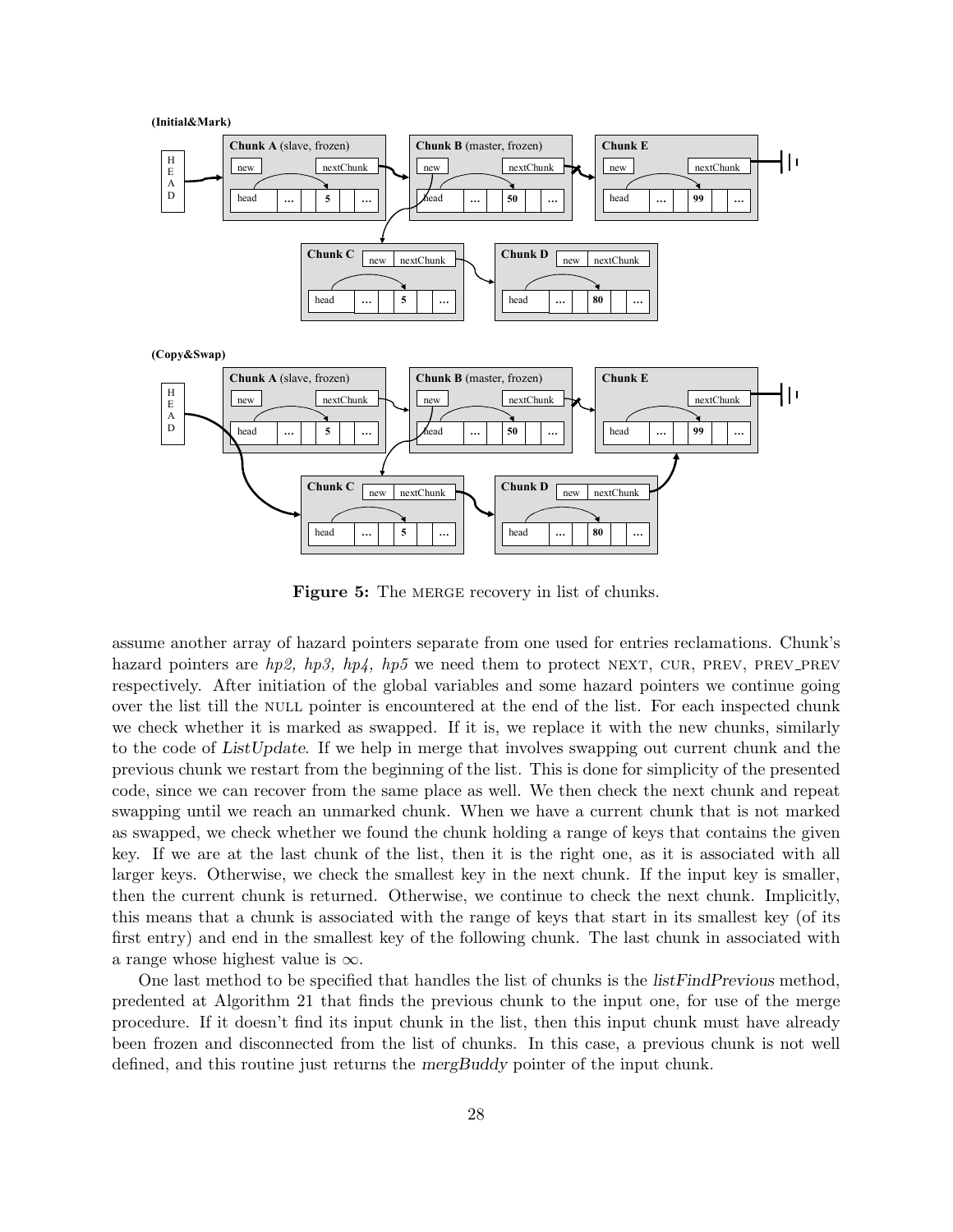Algorithm 20 Find the chunk whose associated range of keys contains the input key.

```
chunk* FindChunk (key) {
 1: try\_again:
 2: PRE_PREV = NULL; PREV = \&(HEAD→nextChunk); CUR = *PREV;
 3: hp3* = CUR; if (*PREV != CUR) goto try_again;
 4: while ( clearSwapped(CUR) != NULL ) {
 5: NEXT = CUR \rightarrow nextChunk;6: hp2* = NEXT; if ({\rm *PREV} = {\rm CUR}) \parallel ({\rm *NEXT} := {\rm CUR} \rightarrow {\rm nextChunk}) goto try_again;
 7: if ( isSwapped(NEXT) ) { \frac{1}{2} // Perform swap for a logically-marked swap.
 8: if (!H\text{elpSwap}()) goto try\_again;9: if ( \text{CUR}\rightarrow \text{mergeBuddy} != NULL ) goto try again; // PREV & CUR were swapped out
10: CUR = CUR \rightarrow new;11: hp3* = CUR; if (*PREV != CUR) goto try\_again;12: \{ / \text{current chunk does not need to be swapped out}\}13: if (NEXT == NULL) return CUR;
14: \text{nextKey} = \text{next}\rightarrow\text{head}\rightarrow\text{next}\rightarrow\text{key};15: if ({*}_{PREV} = \text{CUR}) || ({*}_{NEXT} != \text{CUR} \rightarrow \text{nextChunk})) goto try-again;
16: if (\text{nextKey} > \text{key}) return CUR; // Next chunk's key range is too high.
17: PRE PREV = PREV; // Continue to next chunk
18: PREV = \&(CUR→nextChunk);
19: tmp = hp5; hp5 = hp4; hp4 = hp3; hp3 = hp2; hp2=tmp; // promote hazard
   pointers
20: CUR = NEXT;21: }
22: \frac{1}{2} // end of while
}
```
# D Supporting functionalities

Several trivial low-level methods were not specified. For completeness, we provide a short specification for them in Figure 6. These functions are all local, and involve no concurrency (or contention) issues.

## E Linearization Points

When designing a concurrent data structure, it is important to spell out the linearization points for the different operations. This is done in this section. In particular, we specify the linearization points of the insertion, deletion and search operations.

The linearization point of insertion. We partition the insertion linearization point determination into two cases. If the insertion operation is successful, i.e., no other entries with same key are found, then the linearization point is the successful execution of the CAS instruction at Line 11 of InsertEntry, where we actually modify the previous entry to point at the newly inserted entry. This modification creates the linearization point, whether it is executed by the thread executing the insert or by a different thread that is helping it (during a freeze). However, when this modification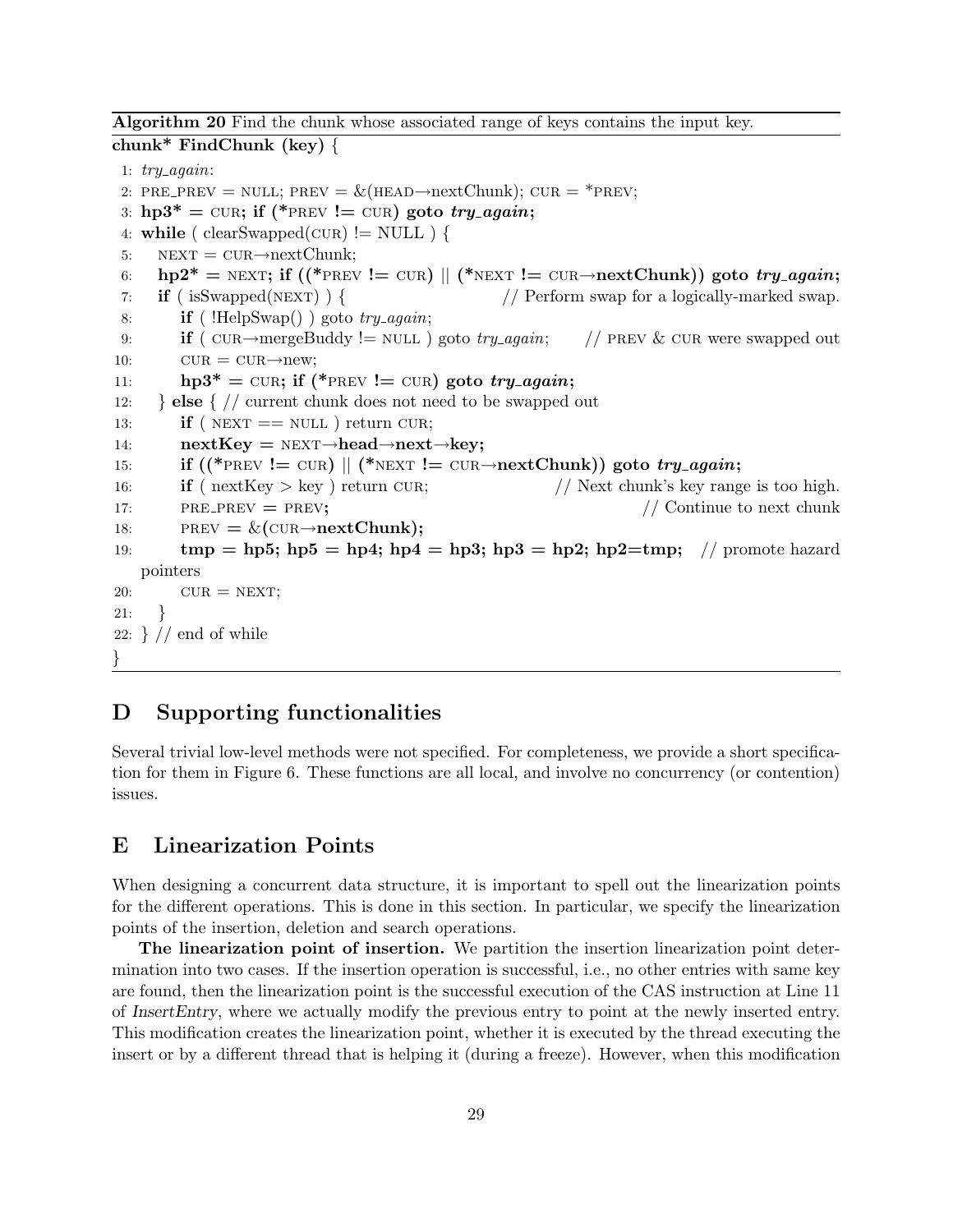#### Algorithm 21 Find previous chunk- High Level Method.

chunk\* listFindPrevious (chunk\* chunk) {

```
1: if ( FindChunk(chunk→head→next→key) != chunk )
```
2: return chunk→mergeBuddy;

```
3: else return prev;
```
}

is executed on a new local chunk that a thread is preparing to replace a frozen chunk, then the modification of the local chunk is not considered a linearization point. Instead, the linearization point of the insert becomes the point in which the new chunk is inserted into the list of chunks. For that this chunk need to be successfully linked to the the frozen chunk (successful Line 24 of the FreezeRecovery() method) and then linked into list (Lines 8 or 10 of the HelpSwap() method).

If the insertion is not successful, i.e., an entry with the same key is found in the list, then the linearization point is the linearization point of the successful Find that is invoked at Line 4 of InsertEntry. The linearization point of the Find method is specified below. And again, a special case is the one in which the freeze recovery is the one to find the key and decide on a failure. In this case, the finding of the key happens on a new local chunk that is copy of the frozen chunk and its linearization point is the point in which the new chunk is inserted into the list of chunks. The lines are explained above.

The linearization point of deletion. Again, we start by considering the successful case, in which the entry is found in the list, then the linearization point is the successful mark of the entry with the deletion bit. This happens at the successful execution of the CAS instruction at Line 12 of DeleteInChunk. Note that sometimes we need to wait until a chunk is frozen and only then can we attempt a deletion on a new chunk; however, the actual delete only happens when we manage to set the delete bit on an unfrozen entry containing the key. When this modification of the delete bit is executed on a new local chunk that a thread is preparing to replace a frozen chunk, then the modification of the local chunk is not considered a linearization point. Instead, the linearization point of the insert becomes the point in which the new chunk is inserted into the list of chunks. For that this chunk need to be successfully linked to the the frozen chunk (successful Line 24 of the FreezeRecovery() method) and then linked into list (Lines 8 or 10 of the HelpSwap() method).

When the deletion operation is not successful, i.e., an entry with the input key is not found, then the linearization point is the linearization point of the unsuccessful Find that is called on Line 7 of DeleteInChunk. And again, a special case is the one in which the freeze recovery is the one to not find the key and decide on a failure. In this case, the unsuccessful search of the key is executed on a new local chunk and the linearization point is the point in which the new chunk is inserted into the list of chunks. The lines are explained above.

The linearization point of search is the linearization point of the Find method invoked at Line 1 of the SearchInChunk method.

**The linearization point of the Find method** is the a delicate one. The Find method may traverse a chunk while it is being frozen. At the same time, the freeze may terminate concurrently, and *inserts* and *deletes* may occur on a new chunk that is not accessed by the find. Therefore, the find may fail to find a key that is inserted before it terminates. We, therefore, set the linearization point of Find to be the minimum between its standard linearization point and the time in which a frozen chunk is taken out of the list by insertion the new chunk, that is supposed to replace it.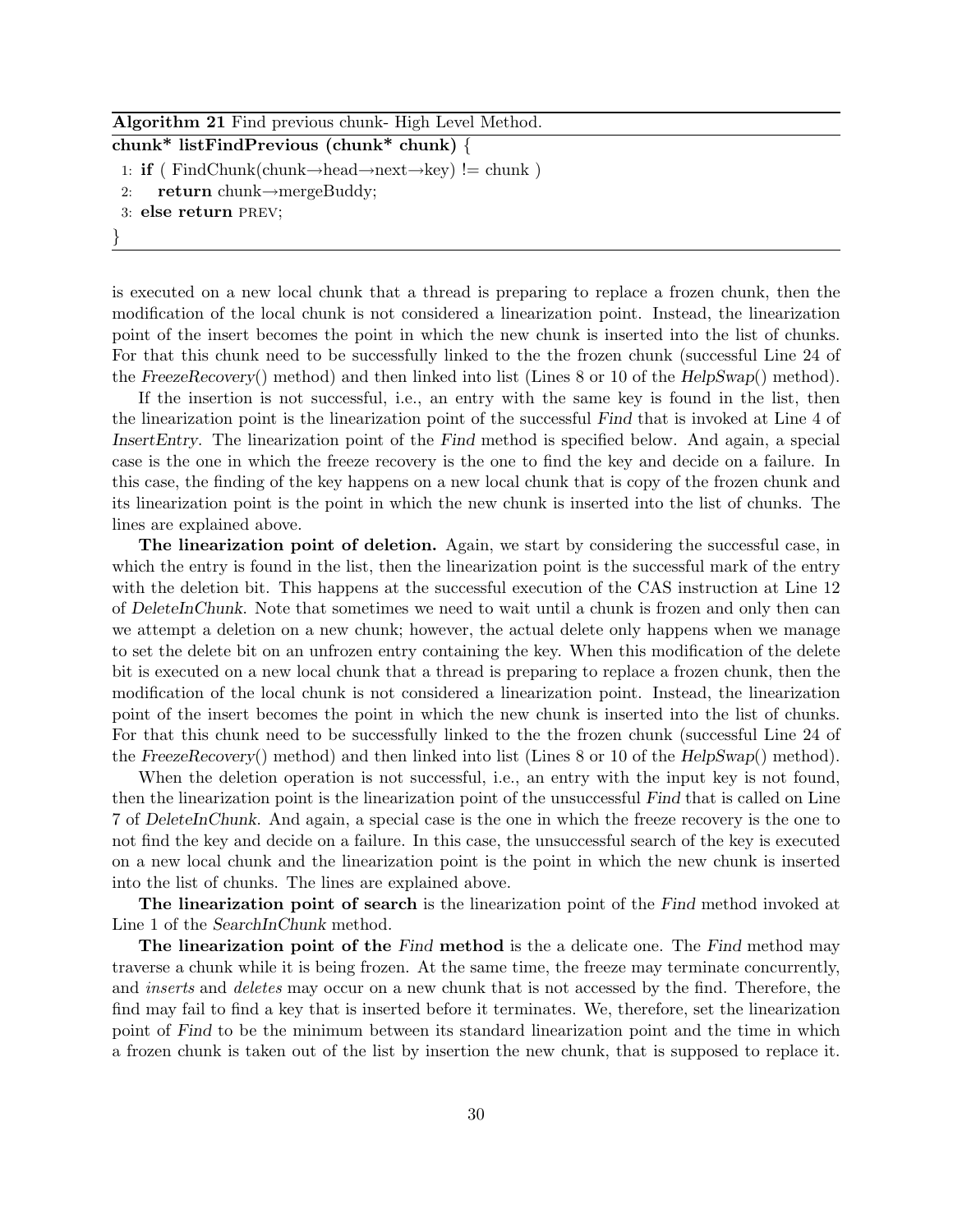Thus, the linearization point of a Find may happen earlier than the actual time when the find locates (or fails to locate) the input key. The point at which the frozen chunk is replaced satisfies that a new chunk can not modify keys before  $<sup>1</sup>$ . This discussion is formalized below.</sup>

Consider a Find operation on a chunk  $C$ , we define the *exchange point* of the find operation on C, denoted  $EP(C)$  to be  $\infty$  if the freeze State of C is NO\_FREEZE at the time that the Find method returns. Otherwise,  $EP(C)$  is defined to be the time in which the first thread succeeds to replace C with the new chunk pointed by C's new pointer. Namely, among all threads executing the HelpSwap() method on chunk C,  $EP(C)$  is determined to be the minimum time in which one of them started executing Line Lines 8 or 10. Now that we have defined  $EP(C)$ , we consider the normal operation of Find, set linearization points to it, and then select the minimum between them and  $EP(C)$ .

Again, we separate for successful and unsuccessful cases. When the Find is successful, i.e., it returns a non-NULL cur pointer, the linearization point of Find happens when the cur pointer successful passes the validation check in Line 15 in the Find method. (Note that the validation is successful when the condition in Line 15 is evaluated to FALSE.) And as explained earlier, if  $EP(C)$ happens earlier, then  $EP(C)$  is the linearization point.

The unsuccessful case is more involved. Consider an execution of Find with input key k. There are two failure possibilities.

- 1. The first possibility is that an entry with k existed in the list but was marked as deleted. In this case the execution of Find disconnects it and the linearization point is the successful removal of the entry from the list, i.e., the successful CAS in Line 10 of Find.
- 2. The second possibility is that the entry with  $k$  did not exist in the list when Find searched for it (even not with a deletion mark). In this case, we set the linearization point of the failing Find to be when the pointer to the entry with the smallest key higher than  $k$  was loaded into the local variable cur in Lines 2, 12 or 19 of the Find method.

Again, the above two linearization points are set only if they happen before  $EP(C)$ . Otherwise,  $EP(C)$  is the linearization point.

## F Some words on design considerations and correctness

In this section we explain the main idea behind the algorithm, which form the intuition for a correctness proof of this paper. Various parts of the algorithm are not new. The use of hazard pointer is similar to previous work, and the synchronization operations are used in a standard manner. The main deviation from previous work is the use of the freeze process to avoid many of the concurrency problems that naturally arise without it. The main problem is that when many concurrent operations are run on a chunk, it is not easy to determine how many entries reside on it, and whether it requires a split or a merge or none. An attempt to decide on a split and then reverse the decision may run into serious synchronization difficulties. We therefore choose the freeze method to stabilize it and make all threads work in harmony on it afterwards.

When a thread fails to find space for allocation, or when the size of the the chunk appears to be too low for a delete, a freeze is initiated. the freeze process is not atomic. While entries

<sup>&</sup>lt;sup>1</sup>Except those inserted/deleted in the same point of time by freeze help. They are considered to be modified  $\epsilon$ after.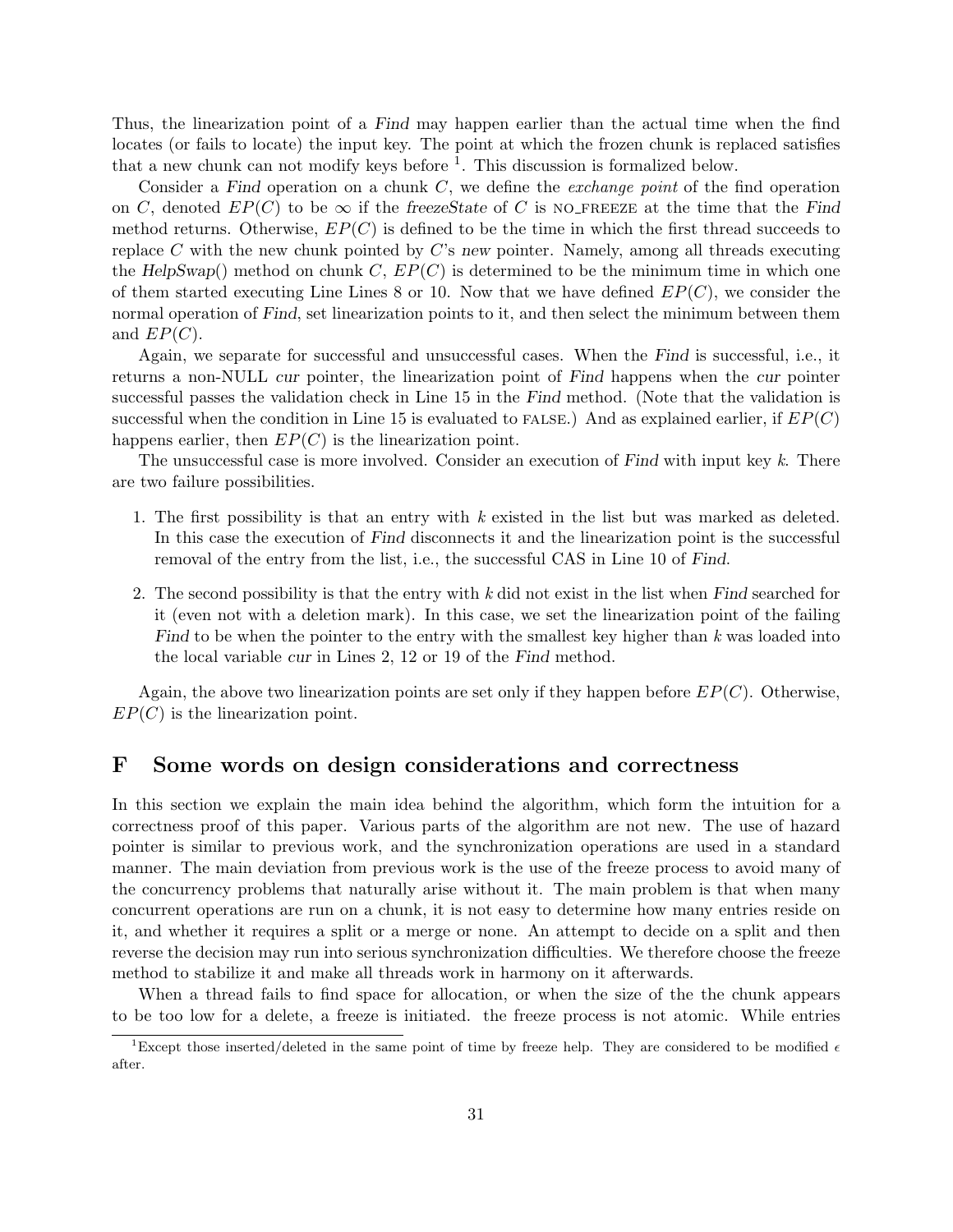are marked as frozen, more inserts and deletes may happen and the need for a split or a merge may change during the freeze process. However, the freeze process is irreversible. The thread that started it will go on marking entries as frozen whenever it gains CPU access, and other threads that fail to insert or delete will join and help freezing the chunk. When all entries in the chunk are frozen, no more updates can occur on this chunk the continuation of the recovery for this chunk is completely determined from that point on. Thus, even if many threads attempt to build new chunks to replace the frozen one, they will all build exactly the same replacements and it does not matter which thread will do the final action of swapping the old chunk out of the list replacing it with the newly prepared chunks. It doesn't even matter if some of the work is done by one thread and some by others, they are all guaranteed to create the same structure. Only after finishing with the replacement of the old chunk, will the threads re-attempt the operation that failed. The only difference in the results of newly created chunks can be in result of promoting the insertion, deletion or enslaving during the freeze recovery.

To summarize, there are two main strategies. The first says that once an entry is marked frozen it will not be modified again. Furthermore, when all entries in a chunk are marked as frozen, all entries in the chunk will not be modified anymore, making the chunk data stable. This ensure that two threads cannot disagree on the "death" state of an entry. When a thread sees the entry marked as frozen, it knows that no other thread will see it not-frozen in the future of the execution. The second strategy says that once a chunk is stable, any thread can decide on what needs to be done with this chunk and any thread can actually do it. All threads must reach the same decisions exactly and they must all attempt to put exactly the same values in exactly the same format of new chunks. Therefore, it odes not matter which of these thread does what. The outcome is determined when the chunk gets stable, and all races become benign.

From these two design points many of the invariants follow. For example, a thread can get inactive for as long as it wishes. When it wakes up, the chunk it is accessing may be frozen, but hazard pointers ensure that the chunk has not been reclaimed, and any attempt of this thread to modify the chunk will reveal the fact that all entries are frozen. The thread will then try to take part in the freeze process and will quickly discover the chunks that replaced the frozen one and apply its modifications to them.